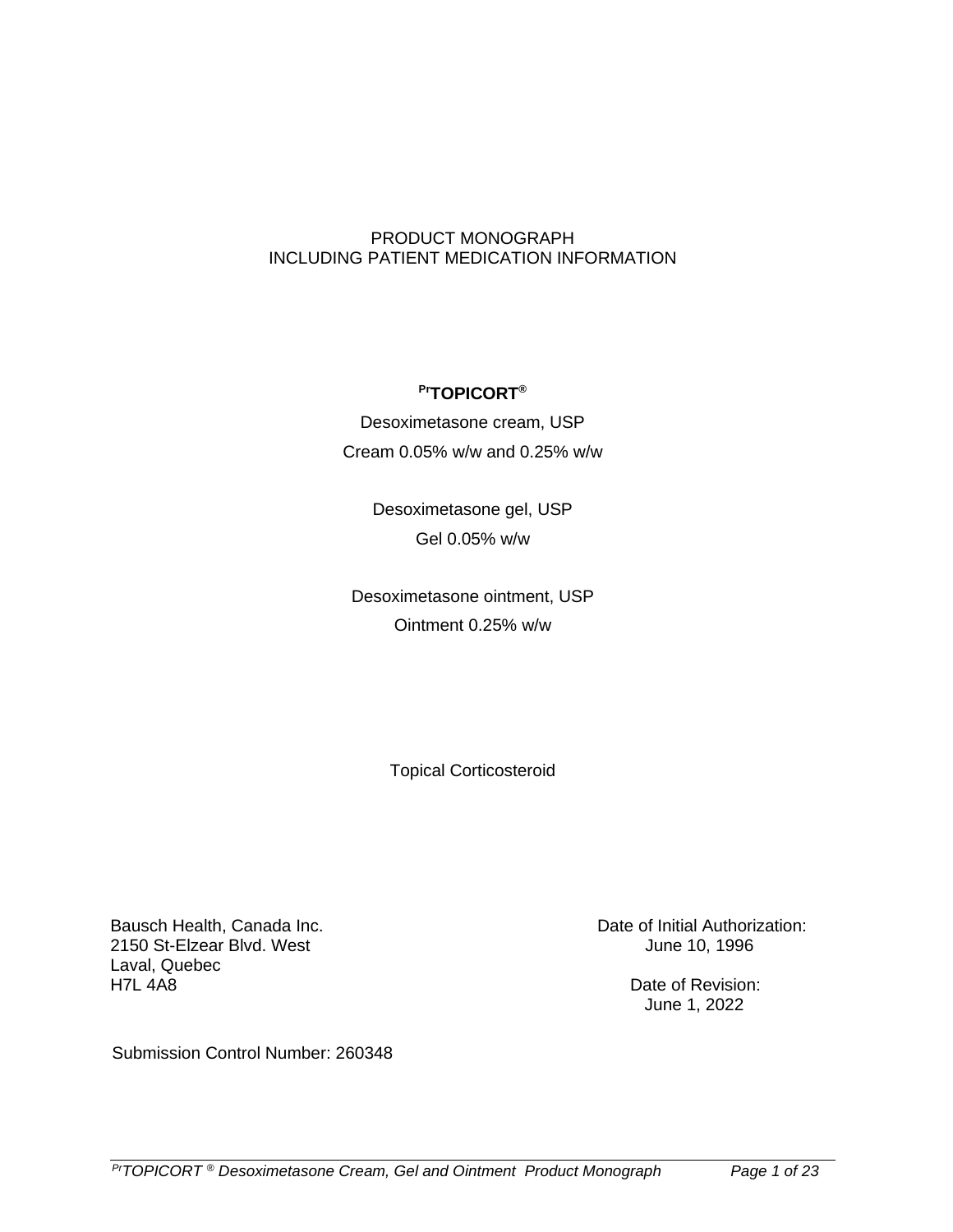# <span id="page-1-0"></span>**RECENT MAJOR LABEL CHANGES**

| <b>1 INDICATIONS</b>                                             | 06/2022 |
|------------------------------------------------------------------|---------|
| 1 INDICATIONS, 1.1 Pediatrics                                    | 06/2022 |
| 1 INDICATIONS, 1.2 Geriatrics                                    | 06/2022 |
| <b>4 DOSAGE AND ADMINISTRATION</b>                               | 06/2022 |
| 4 DOSAGE AND ADMINISTRATION, 4.1 Dosing<br><b>Considerations</b> | 06/2022 |
| <b>7 WARNINGS AND PRECAUTIONS</b>                                | 06/2022 |
| 7 WARNINGS AND PRECAUTIONS, Endocrine and<br><b>Metabolism</b>   | 06/2022 |
| 7 WARNINGS AND PRECAUTIONS, 7.1.3 Pediatrics                     | 06/2022 |

# <span id="page-1-1"></span>**TABLE OF CONTENTS**

| listed.        |     | Sections or subsections that are not applicable at the time of authorization are not |  |
|----------------|-----|--------------------------------------------------------------------------------------|--|
|                |     |                                                                                      |  |
|                |     |                                                                                      |  |
|                |     |                                                                                      |  |
|                |     |                                                                                      |  |
| 1              |     |                                                                                      |  |
|                | 1.1 |                                                                                      |  |
|                | 1.2 |                                                                                      |  |
| $\overline{2}$ |     |                                                                                      |  |
| 4              |     |                                                                                      |  |
|                | 4.1 |                                                                                      |  |
|                | 4.2 |                                                                                      |  |
| 5              |     |                                                                                      |  |
| 6              |     | DOSAGE FORMS, STRENGTHS, COMPOSITION AND PACKAGING  6                                |  |
| $\overline{7}$ |     |                                                                                      |  |
|                | 7.1 |                                                                                      |  |
|                |     |                                                                                      |  |
|                |     |                                                                                      |  |
|                |     |                                                                                      |  |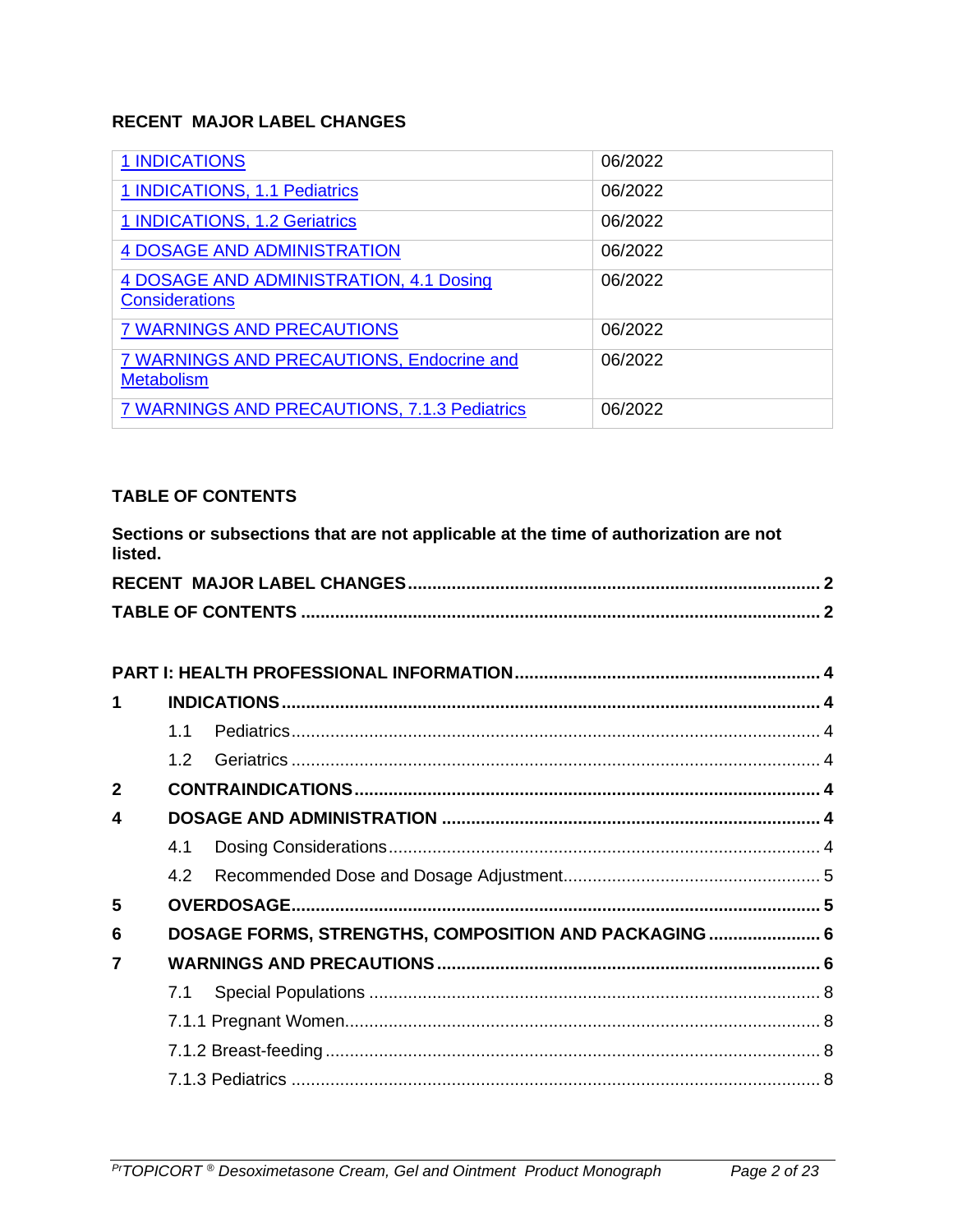| 8  |      |  |  |
|----|------|--|--|
|    | 8.1  |  |  |
|    | 8.2  |  |  |
|    | 8.3  |  |  |
|    | 8.5  |  |  |
| 9  |      |  |  |
|    | 9.4  |  |  |
|    | 9.5  |  |  |
|    | 9.6  |  |  |
|    | 9.7  |  |  |
| 10 |      |  |  |
|    | 10.1 |  |  |
|    | 10.3 |  |  |
| 11 |      |  |  |
| 12 |      |  |  |
|    |      |  |  |
|    |      |  |  |
| 13 |      |  |  |
| 14 |      |  |  |
| 15 |      |  |  |

16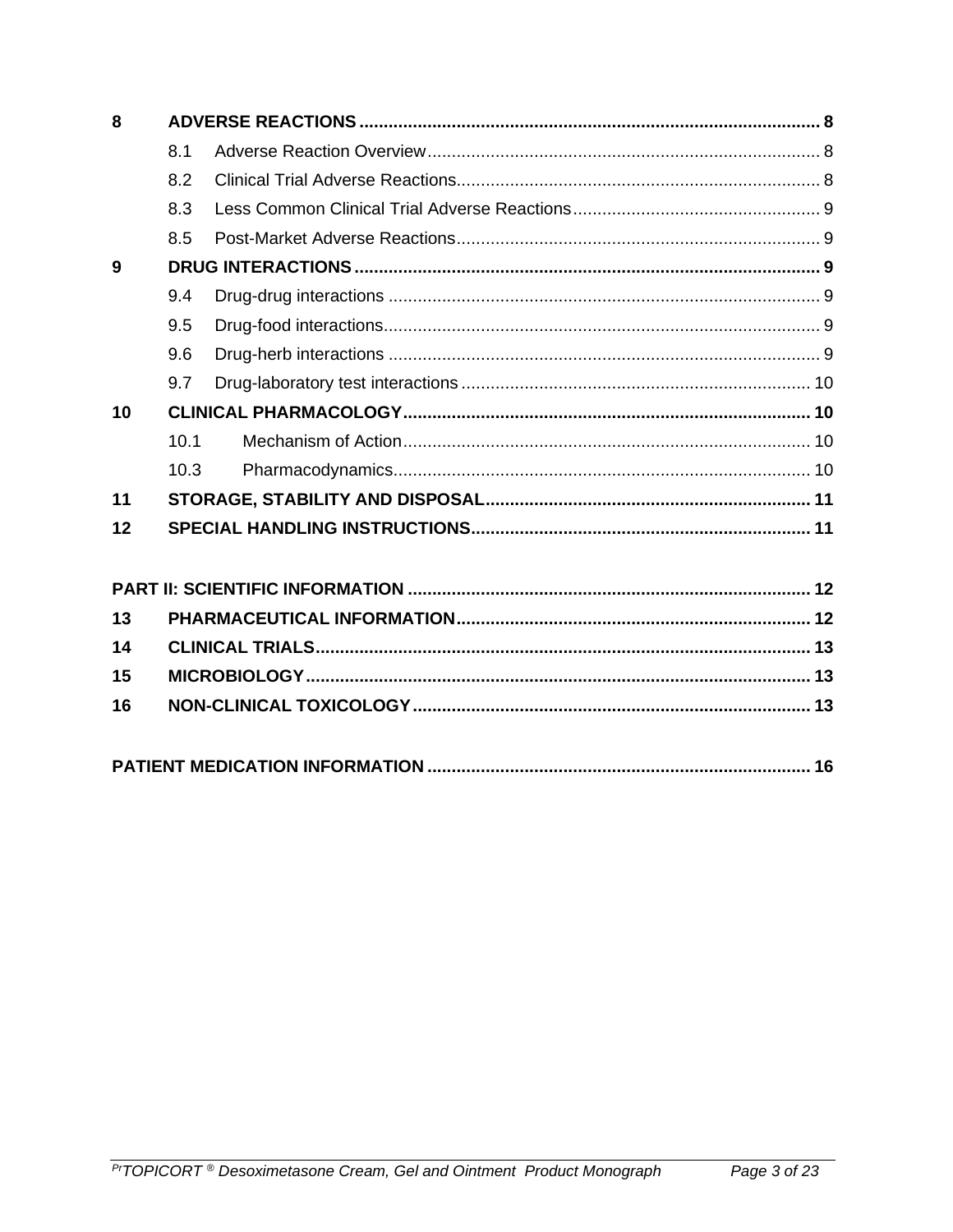# <span id="page-3-5"></span>**PART I: HEALTH PROFESSIONAL INFORMATION**

# <span id="page-3-0"></span>**1 INDICATIONS**

TOPICORT is indicated for the relief of acute or chronic corticosteroid-responsive dermatoses.

### <span id="page-3-1"></span>**1.1 Pediatrics (> 18 years old)**

TOPICORT is indicated for use in pediatrics patients (see [4.1 Dosing Considerations](#page-3-4) and [7.1.3](#page-7-0)  [Pediatrics\)](#page-7-0).

### <span id="page-3-2"></span>**1.2 Geriatrics (≤ 65 years old)**

Evidence from clinical studies and experience suggests that use in the geriatric population is associated with differences in safety or effectiveness.

# <span id="page-3-6"></span>**2 CONTRAINDICATIONS**

- Patients who are hypersensitive to this drug or to any ingredient in the formulation or component of the container. For a complete listing, see the [6 DOSAGE FORMS,](#page-4-2)  [COMPOSITION AND PACKAGING](#page-4-2) section of the Product Monograph.
- Topical corticosteroids are contraindicated in untreated bacterial, tubercular, fungal and most viral lesions of the skin (including herpes simplex, vaccinia and varicella) and in those patients with a history of hypersensitivity to any of the components of the preparation.
- TOPICORT is not for ophthalmic use.
- Topical corticosteroids when used over large areas, at high doses for prolonged period or under an airtight dressing are more likely to be absorbed into the bloodstream and cause side effects. Apply only enough to cover the affected areas. TOPICORT should not be applied over large areas unless advised by your doctor.

# <span id="page-3-3"></span>**4 DOSAGE AND ADMINISTRATION**

#### <span id="page-3-4"></span>**4.1 Dosing Considerations**

- Topical corticosteroids when used over large areas, at high doses for prolonged period or under an airtight dressing are more likely to be absorbed into the bloodstream and cause side effects. Apply only enough to cover the affected areas. TOPICORT should not be applied over large areas unless advised by the healthcare professional.
- There are risks associated with sudden discontinuation after prolonged use of corticosteroids such as exacerbation or recurrence of the underlying disease, adrenocortical insufficiency or steroid withdrawal syndrome. TOPICORT should not be suddenly discontinued unless advised by the healthcare professional (see 7 WARNINGS AND PRECAUTIONS, Endocrine and Metabolism).
- TOPICORT has been shown to be safe and effective in children and is indicated in this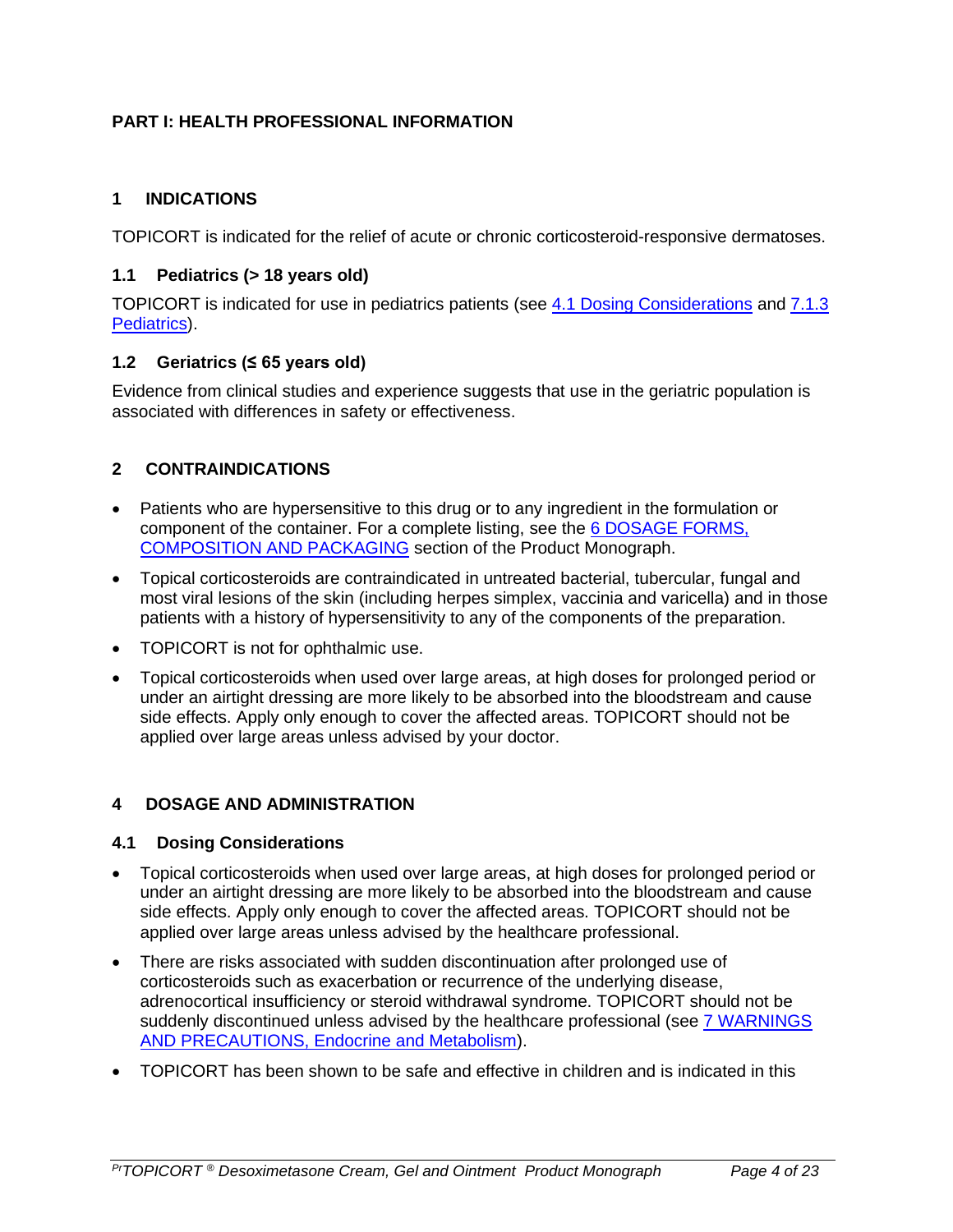population. However, children may absorb proportionally larger amounts of topical corticosteroids and thus be more susceptible to systemic toxicity. Pediatric patients may demonstrate greater susceptibility to topical corticosteroid induced HPA axis suppression and Cushing's syndrome than mature patients because of a larger skin surface area to body weight ratio.

### <span id="page-4-0"></span>**4.2 Recommended Dose and Dosage Adjustment**

Apply a thin film of TOPICORT to the affected skin areas twice daily. Rub in gently.

# <span id="page-4-1"></span>**5 OVERDOSAGE**

Toxic effects due to prolonged percutaneous absorption of large amounts of corticosteroids may include: reversible suppression of adrenal function, skin striae, ecchymoses, discoloration or atrophy, acneiform eruptions, hirsutism, infection. Prolonged systemic corticosteroid action may cause hypertension, peptic ulceration, hypokalemia, muscle weakness and wastage and subcapsular cataracts.

Treatment should include symptomatic therapy and discontinuation of corticosteroid administration. In chronically affected patients, a gradual discontinuation may prevent the development of steroid withdrawal symptoms.

<span id="page-4-2"></span>For management of a suspected drug overdose, contact your regional poison control centre.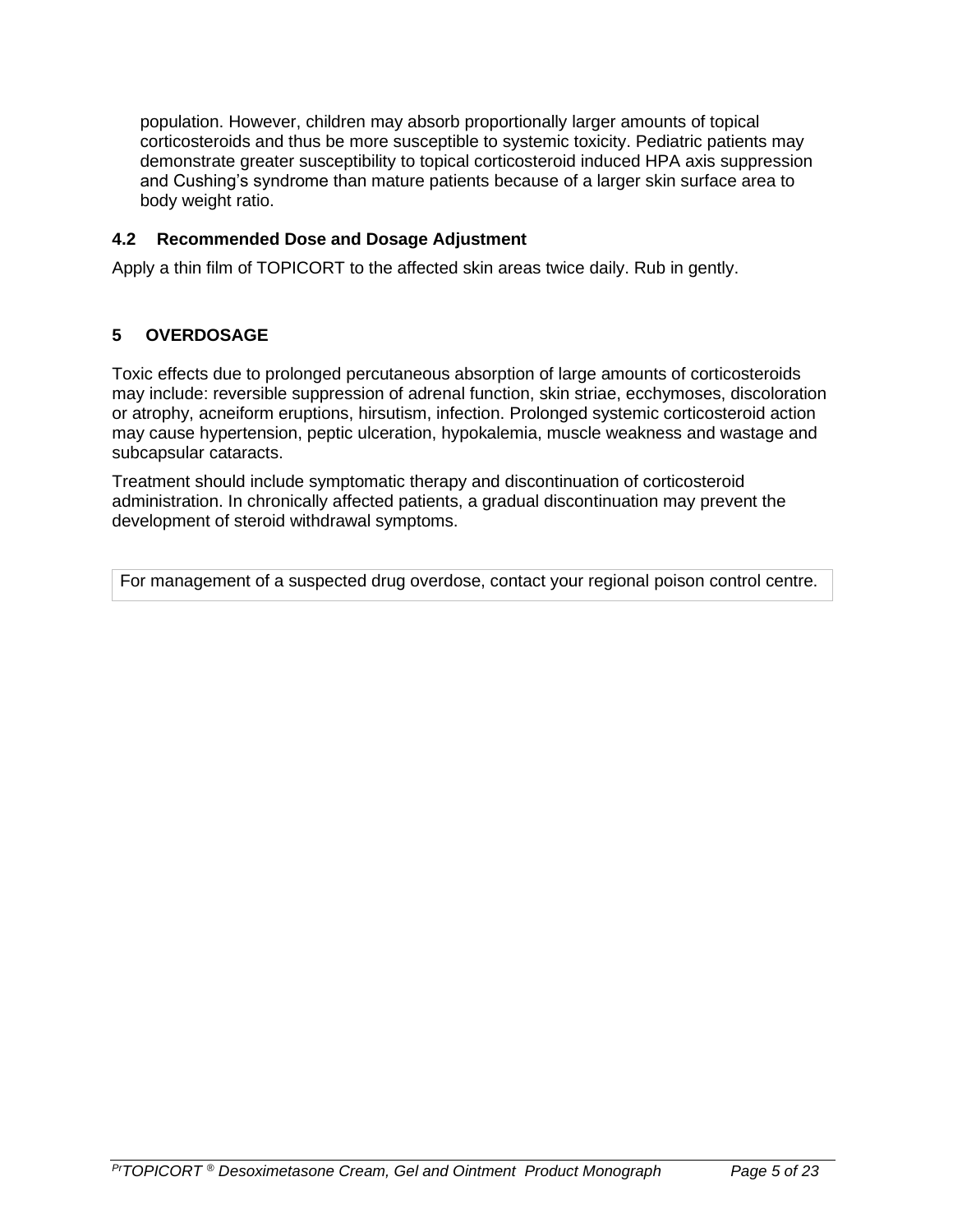# <span id="page-5-1"></span>**6 DOSAGE FORMS, STRENGTHS, COMPOSITION AND PACKAGING**

| Route of<br><b>Administration</b> | Dosage Form /<br><b>Strength/Composition</b> | <b>Non-medicinal Ingredients</b>                                                                                                                             |
|-----------------------------------|----------------------------------------------|--------------------------------------------------------------------------------------------------------------------------------------------------------------|
| Topical                           | Cream $0.25\%$ w/w                           | Isopropyl Myristate, Methylparaben,<br>Propylparaben, Water, Wool Alcohols, and<br><b>Wool Alcohols Ointment.</b>                                            |
|                                   | Cream $0.05\%$ w/w                           | Edetate Disodium, Isopropyl Myristate,<br>Lactic Acid, Methylparaben, Propylparaben,<br>Water, Wool Alcohols, and Wool Alcohols<br>Ointment.                 |
|                                   | Gel 0.05% w/w                                | Alcohol, Carbomer Homopolymer Type C,<br>Docusate Sodium, Edetate Disodium,<br>Isopropyl Myristate, Trolamine and Water.                                     |
|                                   | Ointment 0.25% w/w                           | Aluminum Stearates, Beeswax, Dicocoyl<br>Pentaerythrityl, Distearyl Citrate, Propylene<br>Glycol, Sorbitan Sesquioleate, White<br>Petrolatum, and Vitamin E. |

### **Table 1: Dosage Forms, Strengths, Composition and Packaging**

TOPICORT Cream 0.25% w/w is available in tubes of 20 g, 60 g and 10 tubes of 2 g sample pack.

TOPICORT Cream 0.05% w/w is available in in tubes of 20 g and 60 g.

TOPICORT Gel 0.05% w/w is available in tubes of 60 g.

TOPICORT Ointment 0.25% w/w is available in tubes of 60 g.

# <span id="page-5-0"></span>**7 WARNINGS AND PRECAUTIONS**

#### **General**

Patients should be advised to inform subsequent physicians of the prior use of corticosteroids.

#### **Infection**

If local infection exists, suitable concomitant antimicrobial or antifungal therapy should be administered as primary therapy. If it is considered necessary, the topical corticosteroid may be used as an adjunct to control inflammation, erythema and itching. If a favorable response does not occur promptly, application of the corticosteroid should be discontinued until the infection is adequately controlled.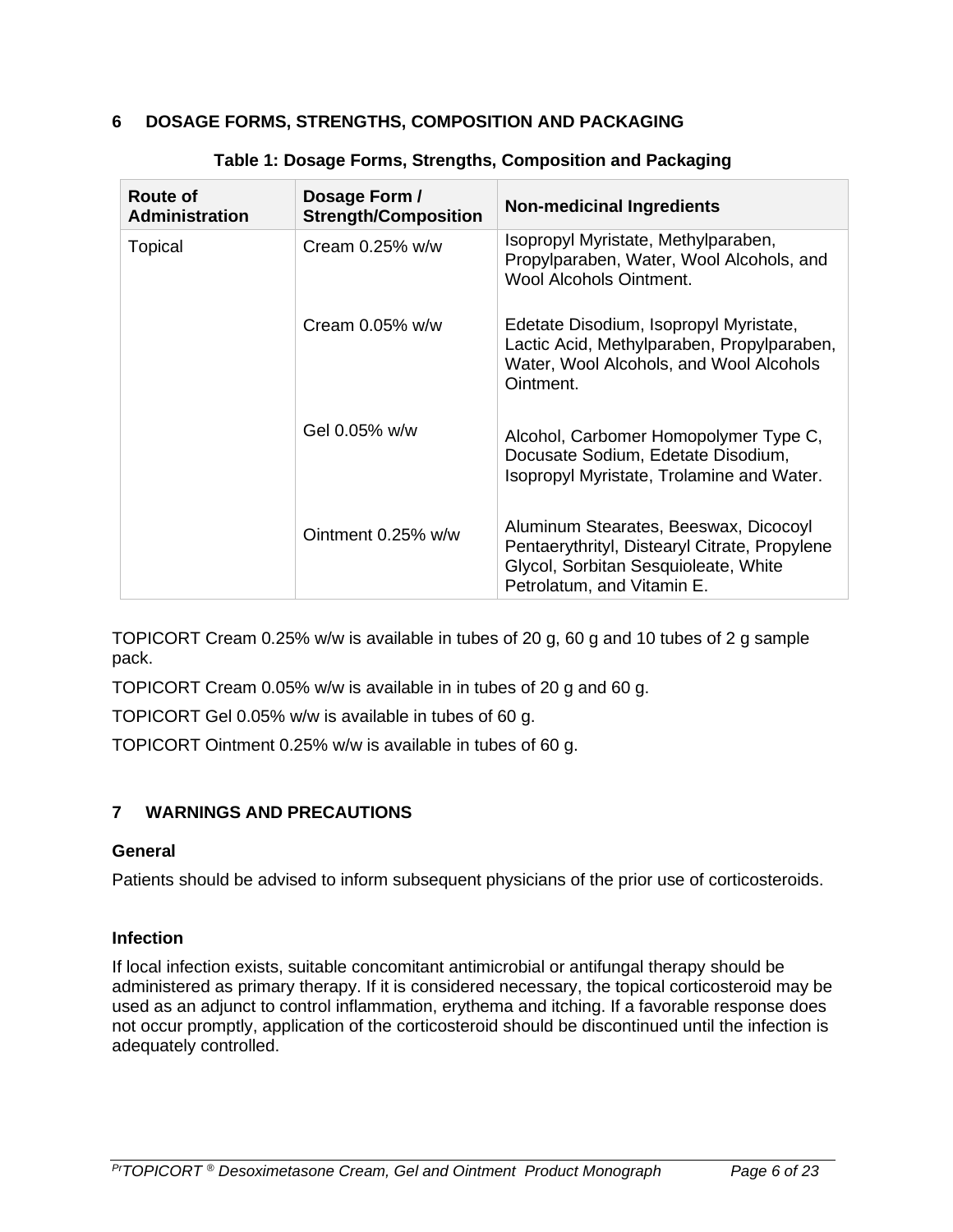### **Endocrine and Metabolism**

Hyperglycemia has been reported as a systemic adverse effects of desoximetasone administration. Adrenal suppression has been shown to occur with prolonged use of large doses of topical corticosteroids, particularly under occlusion due to increased percutaneous absorption.

The use of occlusive dressings increases the percutaneous absorption of corticosteroids; their extensive use increases the possibility of systemic effects and is therefore not advisable. For patients with extensive lesions, it may be preferable to use a sequential approach, treating one portion of the body at a time. The patient should be kept under close observation if treated with large amounts of topical corticosteroid or with the occlusive technique over a prolonged period of time.

Occlusive dressings should not be applied if there is an elevation of body temperature.

The product should be used with caution in patients with stasis dermatitis and other skin diseases associated with impaired circulation.

The risks associated with sudden discontinuation after prolonged use of corticosteroids are exacerbation or recurrence of the underlying disease, adrenocortical insufficiency or steroid withdrawal syndrome.

The risk may vary as per the potency of the steroid.

Typical signs and symptoms of topical steroid withdrawal are erythema, burning pain, desquamation of the skin, pruritus etc.

#### **Skin**

Systemic side-effects may occur with topical corticosteroid preparations, particularly when these preparations are used over large areas or for an extended period of time or with occlusive dressings. A patient who has been on prolonged therapy, especially occlusive therapy, may develop adrenal suppression due to sufficient absorption of the steroid.

If local irritation or sensitization develops, TOPICORT should be discontinued, and appropriate therapy instituted.

Prolonged use of topical corticosteroid products may produce atrophy of the skin and of subcutaneous tissues, particularly on flexor surfaces and on the face. If this is noted, discontinue the use of this product.

#### **Ophthalmic**

Visual disturbance may be associated with systemic and topical corticosteroid use. If a patient presents with symptoms such as blurred vision or other visual disturbances, the patient should be considered for referral to an ophthalmologist for evaluation of possible causes which may include cataract, glaucoma or rare diseases such as central serous chorioretinopathy (CSCR).

Topical corticosteroids should be used with caution on lesions close to the eyes.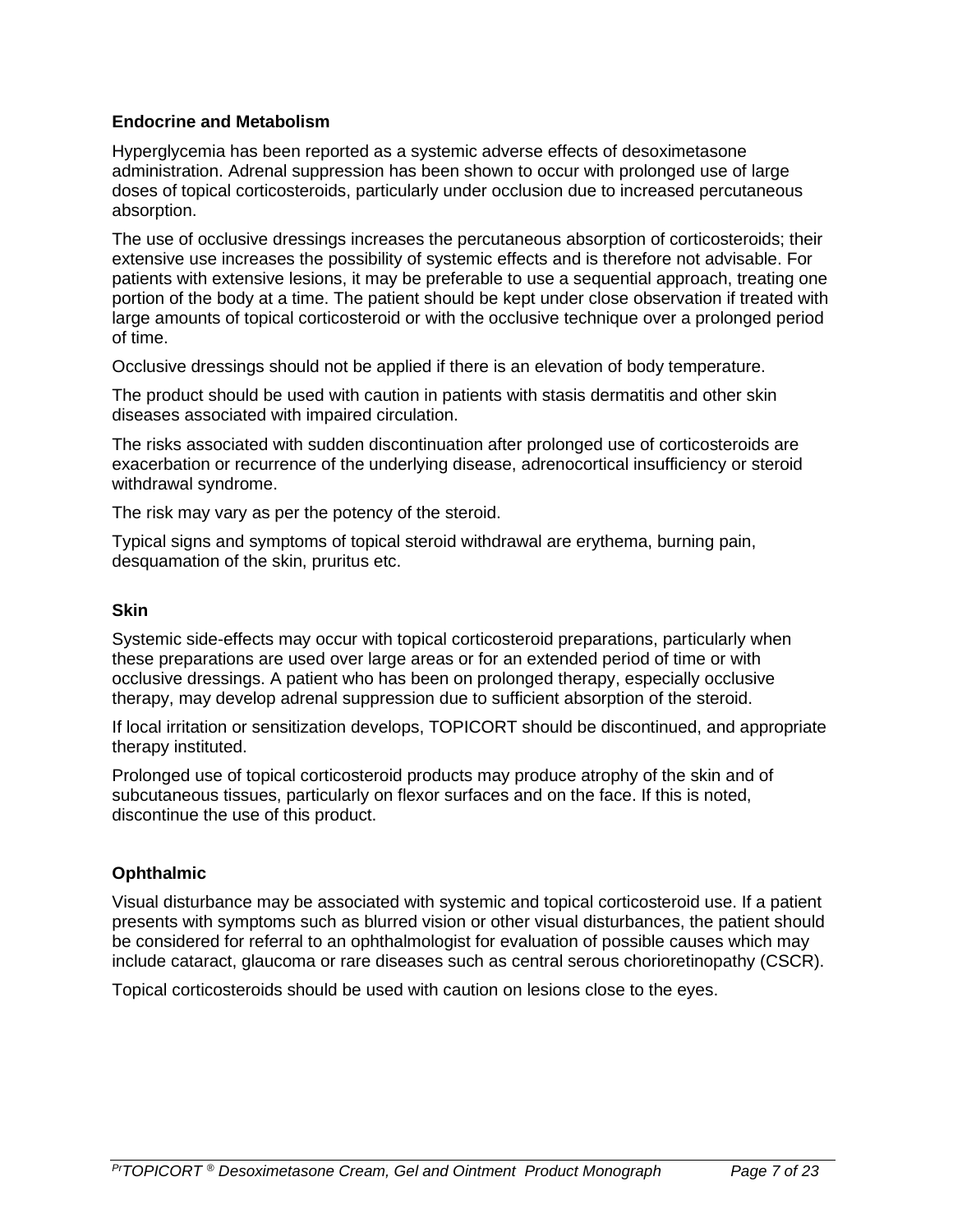# <span id="page-7-1"></span>**7.1 Special Populations**

# <span id="page-7-2"></span>**7.1.1 Pregnant Women**

The safety of topical corticosteroid preparations during pregnancy has not been established.

# <span id="page-7-3"></span>**7.1.2 Breast-feeding**

The safety of topical corticosteroid preparations during lactation has not been established. The potential benefit should be weighed in these conditions against possible hazard to the fetus or the nursing infant. When indicated, they should not be used extensively, in large amounts or for prolonged periods of time in pregnant patients or nursing mothers.

# <span id="page-7-0"></span>**7.1.3 Pediatrics**

TOPICORT has been shown to be safe and effective in children and is indicated in this population. However, children may absorb proportionally larger amounts of topical corticosteroids and thus be more susceptible to systemic toxicity.

Paediatric patients may demonstrate greater susceptibility to topical corticosteroid induced HPA axis suppression and Cushing's syndrome than mature patients because of a larger skin surface area to body weight ratio.

Administration of topical corticosteroids to children should be limited to the least amount compatible with an effective therapeutic regimen. Chronic corticosteroid therapy may interfere with the growth and development of children.

# <span id="page-7-4"></span>**8 ADVERSE REACTIONS**

# <span id="page-7-5"></span>**8.1 Adverse Reaction Overview**

The following adverse skin reactions have been reported with the use of topical steroids and are listed in an approximately decreasing order of occurrence: itching, folliculitis, striae, hypertrichosis, change in pigmentation, secondary infection, perioral dermatitis, allergic contact dermatitis, maceration of the skin, acneiform eruptions and miliaria.

Adrenal suppression has also been reported following topical corticosteroid therapy. Posterior subcapsular cataracts have been reported following systemic use of corticosteroids.

Systemic adverse reactions, such as vision blurred, have also been reported with the use of topical corticosteroids.

# <span id="page-7-6"></span>**8.2 Clinical Trial Adverse Reactions**

Clinical trials are conducted under very specific conditions. The adverse reaction rates observed in the clinical trials; therefore, may not reflect the rates observed in practice and should not be compared to the rates in the clinical trials of another drug. Adverse reaction information from clinical trials may be useful for identifying and approximating rates of adverse drug reactions in real-world use.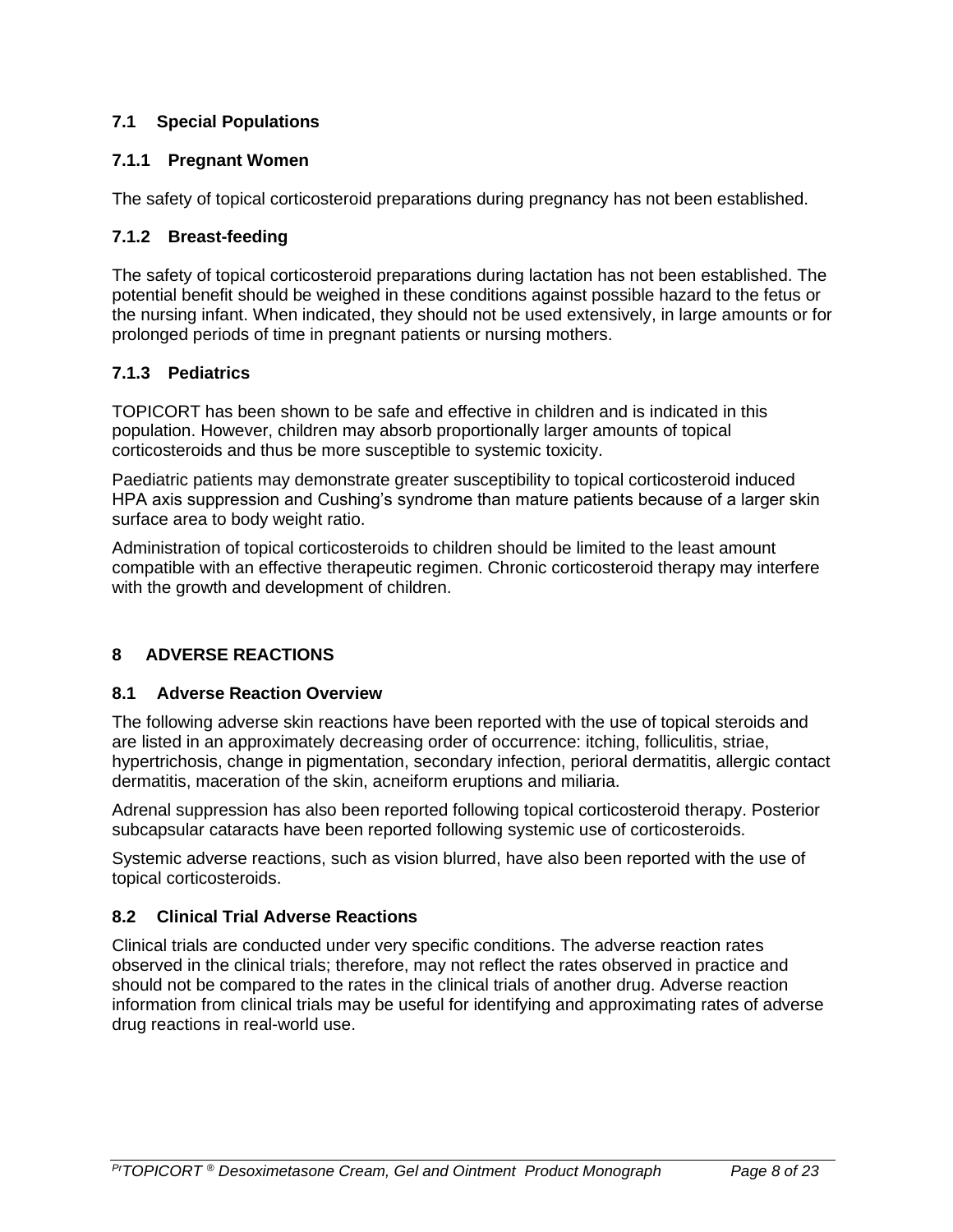# <span id="page-8-0"></span>**8.3 Less Common Clinical Trial Adverse Reactions**

TOPICORT is well tolerated; side effects have been rare. Similar to other topical corticosteroid preparations, they may cause burning sensation, dryness, itching, erythema, change in skin pigmentation, folliculitis, pyoderma, striae, telangiectasia and skin atrophy. The following reactions are reported when corticosteroid preparations are used extensively on intertriginous areas or under occlusive dressings: maceration of the skin, secondary infection, striae, miliaria, hypertrichosis and localized skin atrophy.

# <span id="page-8-1"></span>**8.5 Post-Market Adverse Reactions**

The following local adverse reactions have been reported infrequently with topical corticosteroids but may occur more frequently with the use of occlusive dressings. These reactions are listed in an approximate decreasing order of frequency: burning, itching, irritation, dryness, folliculitis, hypertrichosis, acneiform eruptions, hypopigmentation, perioral dermatitis, allergic contact dermatitis, maceration of the skin, secondary infection, miliaria, glucocorticosteroid insufficiency. In addition, there are reports of the development of pustular psoriasis from chronic plaque psoriasis following reduction of discontinuation of potent topical steroid products.

Hypothalamic-pituitary-adrenal [HPA] axis suppression, Cushing's syndrome and intracranial hypertension have been reported in children receiving topical corticosteroids. Manifestations of adrenal suppression in children include linear growth retardation, delayed weight gain, low plasma cortisol levels and absence of response to ACTH stimulation. Manifestations of intracranial hypertension include bulging fontanelles, headaches and bilateral papilledema.

**Endocrine disorders**: symptoms like erythema, burning pain, desquamation of the skin, pruritus (steroid withdrawal syndrome). Hyperglycemia has been reported as a systemic adverse effects of desoximetasone administration. Adrenal suppression has been shown to occur with prolonged use of large doses of topical corticosteroids, particularly under occlusion due to increased percutaneous absorption.

**Eye disorders:** blurred vision and chorioretinopathy have been reported. Posterior subcapsular cataracts have been reported following systemic use of corticosteroids.

# <span id="page-8-2"></span>**9 DRUG INTERACTIONS**

# <span id="page-8-3"></span>**9.4 Drug-drug interactions**

No formal drug-drug interaction studies were conducted with TOPICORT.

Co-administered drugs that can inhibit CYP3A4 (e.g., ritonavir, itraconazole) have been shown to inhibit the metabolism of corticosteroids leading to increased systemic exposure. The extent to which this interaction is clinically relevant depends on the dose and route of administration of the corticosteroids and the potency of the CYP3A4 inhibitor.

# <span id="page-8-4"></span>**9.5 Drug-food interactions**

Interactions with food have not been established.

# <span id="page-8-5"></span>**9.6 Drug-herb interactions**

Interactions with herbal products have not been established.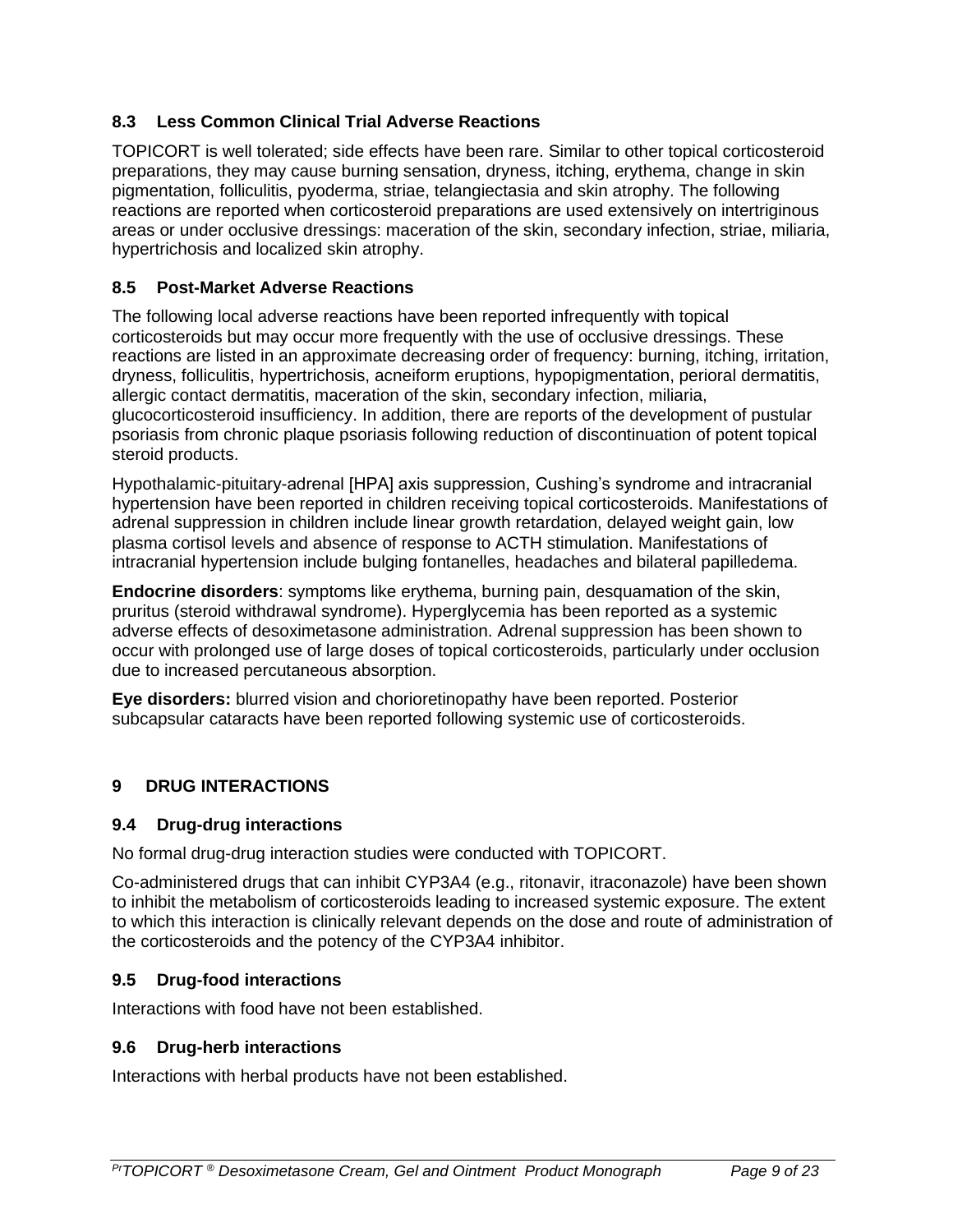### <span id="page-9-0"></span>**9.7 Drug-laboratory test interactions**

Interactions with laboratory tests have not been established.

### <span id="page-9-1"></span>**10 CLINICAL PHARMACOLOGY**

#### <span id="page-9-2"></span>**10.1 Mechanism of Action**

TOPICORT is primarily effective because of their anti-inflammatory, anti-pruritic and vasoconstrictive actions.

#### <span id="page-9-3"></span>**10.3 Pharmacodynamics**

In experimental studies in laboratory animals desoximetasone was demonstrated to have potent anti-inflammatory activity when compared with other corticosteroids following local or systemic administration.

In the "Granuloma Patch Test" (with croton oil), desoximetasone showed an activity comparable to dexamethasone and approximately ten times weaker than fluocinolone.

Following oral or subcutaneous administration to rats, desoximetasone was five times less potent than dexamethasone in inhibiting granuloma formation (induced by subcutaneously implanted cotton pellets) and in the thymolytic assay system.

A potent anti-inflammatory activity could also be demonstrated comparatively with prednisolone and hydrocortisone following local and topical administration to rats. When administered into the pouch, desoximetasone inhibited granuloma formation twice as effectively as prednisolone and seven times as effectively as hydrocortisone but was slightly less effective than dexamethasone. When cotton pellets were impregnated with the test drugs prior to implantation, desoximetasone was 3.5 times as potent as prednisolone and six times as potent as hydrocortisone, but four times less potent than dexamethasone.

Additional investigations confirmed the potent glucocorticoid effect following systemic administration. In adrenalectomized fasted rats, the ability of desoximetasone to induce glycogen deposition in the liver was three times less than that of dexamethasone. Following subcutaneous administration, both desoximetasone and dexamethasone showed definite diuretic, natriuretic and kaliuretic effects in rats.

Following subcutaneous injection of 3H-labelled desoximetasone to rats, the blood maximum concentration was observed one hour after administration. The half-life of the tested compound was 2.3 hours. The drug was rapidly eliminated in the urine and feces, with 95% of the administered radioactivity recovered within 24 hours.

The dermal absorption of 3H-labelled desoximetasone was studied in rats; blood level reached a peak at 24 hours. Urinary and fecal excretion accounted for 5-10% of the applied dose. Urinary excretion was four times greater than fecal excretion with 50% of the former as unchanged drug.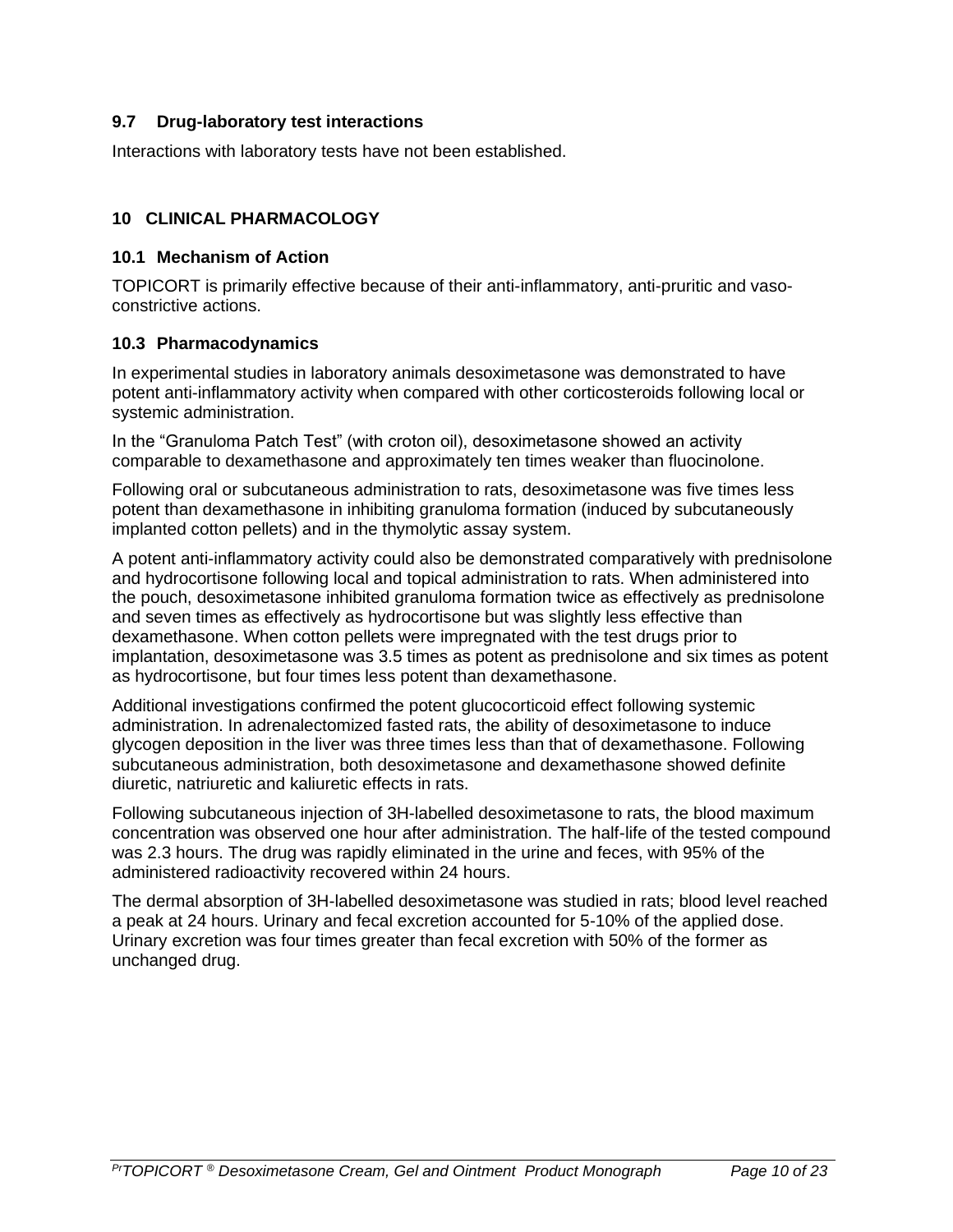# <span id="page-10-0"></span>**11 STORAGE, STABILITY AND DISPOSAL**

Store between 15-30 °C.

Keep out of sight and reach of children.

# <span id="page-10-1"></span>**12 SPECIAL HANDLING INSTRUCTIONS**

Wash your hands after applying the medications.

TOPICORT when used over large areas, at high doses for prolonged period or under an airtight dressing is more likely to be absorbed into the bloodstream and cause side effects.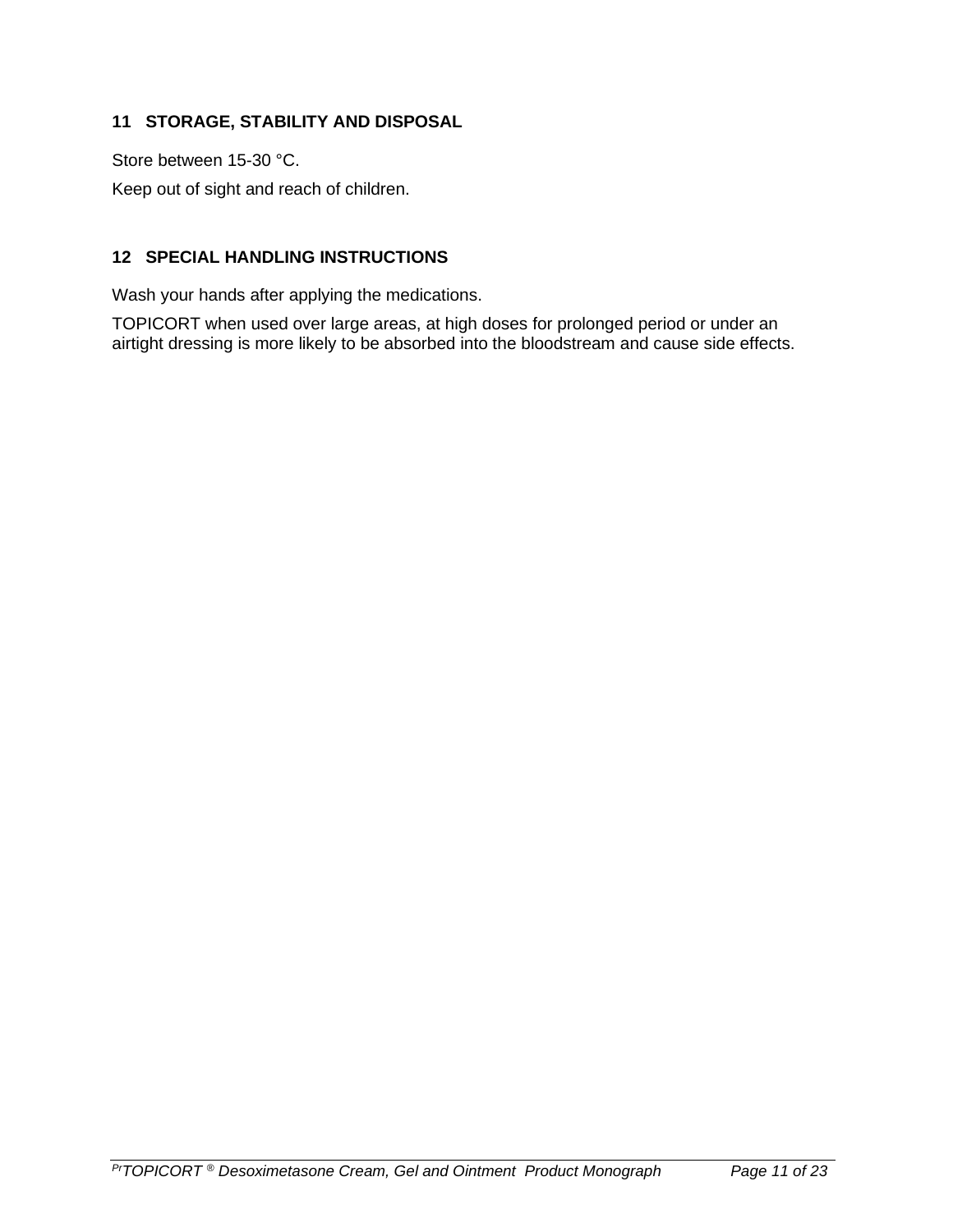### **PART II: SCIENTIFIC INFORMATION**

### <span id="page-11-1"></span><span id="page-11-0"></span>**13 PHARMACEUTICAL INFORMATION**

#### **Drug Substance**

Proper name: Desoximetasone

Chemical name: 9α-fluoro,11β,21-dihydroxy-16α-methylpregna-1,4 diene-3,20-dione

Molecular formula and molecular mass:  $C_{22}H_{29}FO_4$  376.46 g/mol

Structural formula:



Physicochemical properties:

Description: White to practically white crystalline powder.

Solubility: Insoluble in water; freely soluble in alcohol, in acetone and in chloroform.

Melting range: 206-218 °C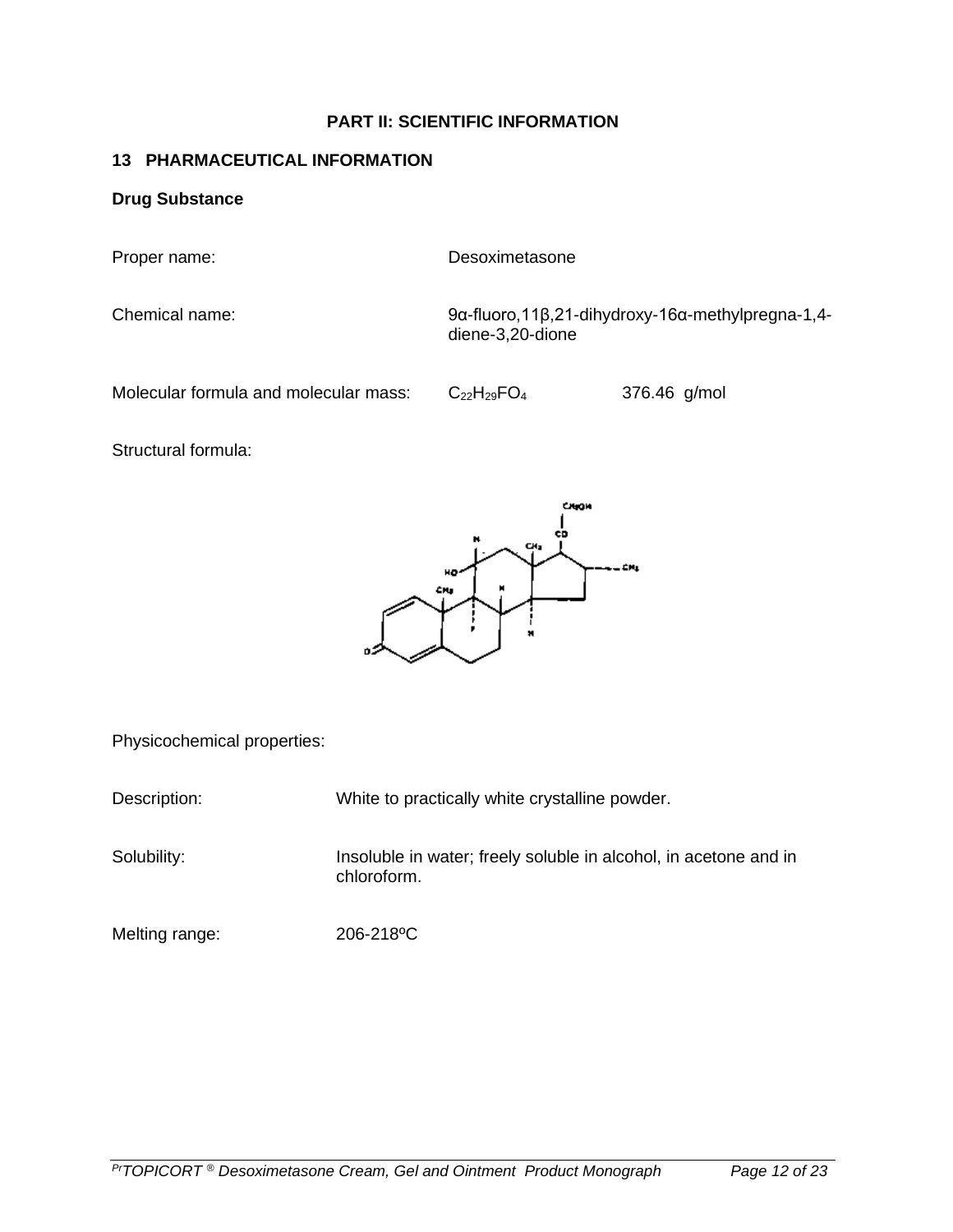### <span id="page-12-0"></span>**14 CLINICAL TRIALS**

The clinical trial data based on which the original indication was initially authorized are not available.

#### <span id="page-12-1"></span>**15 MICROBIOLOGY**

No microbiological information is required for this drug product.

### <span id="page-12-2"></span>**16 NON-CLINICAL TOXICOLOGY**

#### **General Toxicology**

#### **Acute Toxicity**

In acute toxicity studies in mice, rats, rabbits and dogs, the oral  $LD_{50}$  (95% confidence limits) were determined as follows:

| Mice:    | 1519 (1144-2016) mg/kg |
|----------|------------------------|
| Rats:    | 1469 (935-2152) mg/kg  |
| Rabbits: | 2546 (1926-3365) mg/kg |

Mice and rats tolerated a single dose of 50 mg/kg of desoximetasone in various formulations when given either orally, intraperitoneally or subcutaneously.

In an acute oral toxicity study, all rats survived a dose of 36 g/kg desoximetasone gel. Toxic effects, attributed to the alcohol excipient, were decreased spontaneous activity and respiratory rate, ataxia and diminished or absent corneal, tail pinch, and righting reflexes.

Rabbits tolerated a single dose of about 5 mg/kg of desoximetasone, when topically applied to the intact skin for 24 hours. The oral  $LD_{50}$  (with 95% confidence limits) in neonatal rats were 230 (204-260) mg/kg for desoximetasone as compared to 134 (96-188) mg/kg for dexamethasone. Neonatal rats survived a single, intraperitoneal dose of 50 mg/kg of desoximetasone, whereas the same dose of dexamethasone killed 7 of 19 pups.

#### **Subacute and Chronic Toxicity**

In subacute and chronic toxicity studies the abnormal findings reflected the known systemic effects of corticosteroids.

Subcutaneous administration of desoximetasone to rats for 14 days was well tolerated at the dose of 25 mcg/kg. Doses of 100 mcg/kg inhibited the body weight gain. Rats given 400 and 1600 mcg/kg showed depression in body weight gain and decrease in weights of the thymus, adrenals and spleen.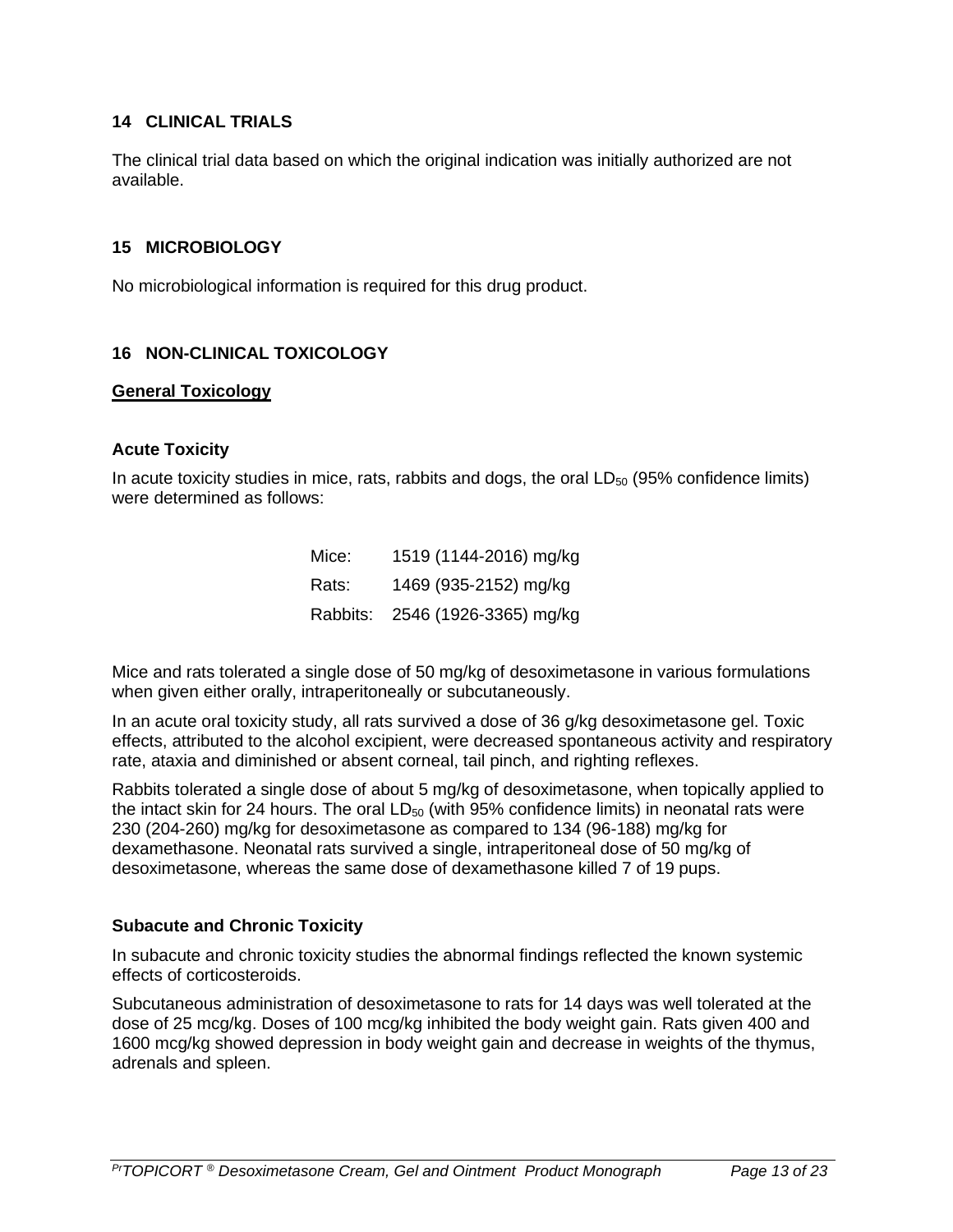In similar studies of 26-week duration, the effects of desoximetasone were compared to those of dexamethasone in rats and dogs. Rats given 50 mcg/kg showed a significant elevation of blood glucose. Systemic effects of corticosteroids were seen with doses of 160 mcg/kg and 500 mcg/kg of desoximetasone, the latter dose was also associated with systemic infection and death in 55% of the males and 5% of the females. Dexamethasone, at the dose of 50 mcg/kg showed similar but much less pronounced effects than desoximetasone at 500 mcg/kg. In dogs, typical and dose-related systemic corticosteroid effects were observed in animals treated with doses of 200 to 800 mcg/kg. Dexamethasone, at the dose of 200 mcg/kg, produced more frequent and more marked steroid effects than those observed with 800 mcg/kg of desoximetasone.

Dermal application of desoximetasone on intact or abraded skin was studied in rats, rabbits and dogs. Large doses of desoximetasone applied to the skin for 3 to 24 weeks produced typical local and systemic corticosteroid effects which were attributed to percutaneous absorption.

Desoximetasone failed to produce any signs of irritation when applied directly to the conjunctival sac of the rabbit eye, except for a slight lacrimation immediately following the application. When applied as an emollient cream, the preparation was very well tolerated. When 100 mg of desoximetasone gel 0.05% was instilled into one eye of six New Zealand white rabbits, the other eye serving as a control, very slight conjunctival redness was observed in one treated eye.

A single dose of 100 mg instilled into the right eye of New Zealand white rabbits male and female, the left used as control, failed to produce any sign of ocular mucosal irritation to 72 hours after application and therefore, desoximetasone 0.25% ointment is not considered an irritant to the eye.

# **Carcinogenesis**

Long-term animal studies have not been performed to evaluate the carcinogenic potential of desoximetasone.

# **Reproductive and Developmental Toxicology**

Reproduction and teratology studies were done in mice, rats and rabbits.

Desoximetasone, given subcutaneously at the dose of 1600 mcg/kg to pregnant mice during gestational days 7-15, induced a depression of body weight gain and an expected slight increase in the incidence of cleft palate in the fetuses. By comparison, dexamethasone produced, at the lower dose of 400 mcg/kg, a higher incidence of cleft palate in the fetuses.

Desoximetasone and especially dexamethasone produced an inhibitory effect on the weight gain of adult male and female rats during the premating period. The fertility rates were not affected; however, a higher-than-normal number of resorptions was observed in rats given 100 mcg/kg of dexamethasone. Lower, dose-dependent birth weights of pups as compared to controls were seen in treated animals, especially in those given dexamethasone.

Administered subcutaneously to pregnant rats during gestational days 8-16, desoximetasone produced, at the doses of 400 and 100 mcg/kg, depression of body weight gain in the dams during the treatment period. A retardation of ossification of the odontoid process and an increased incidence of lumbar ribs were also noted.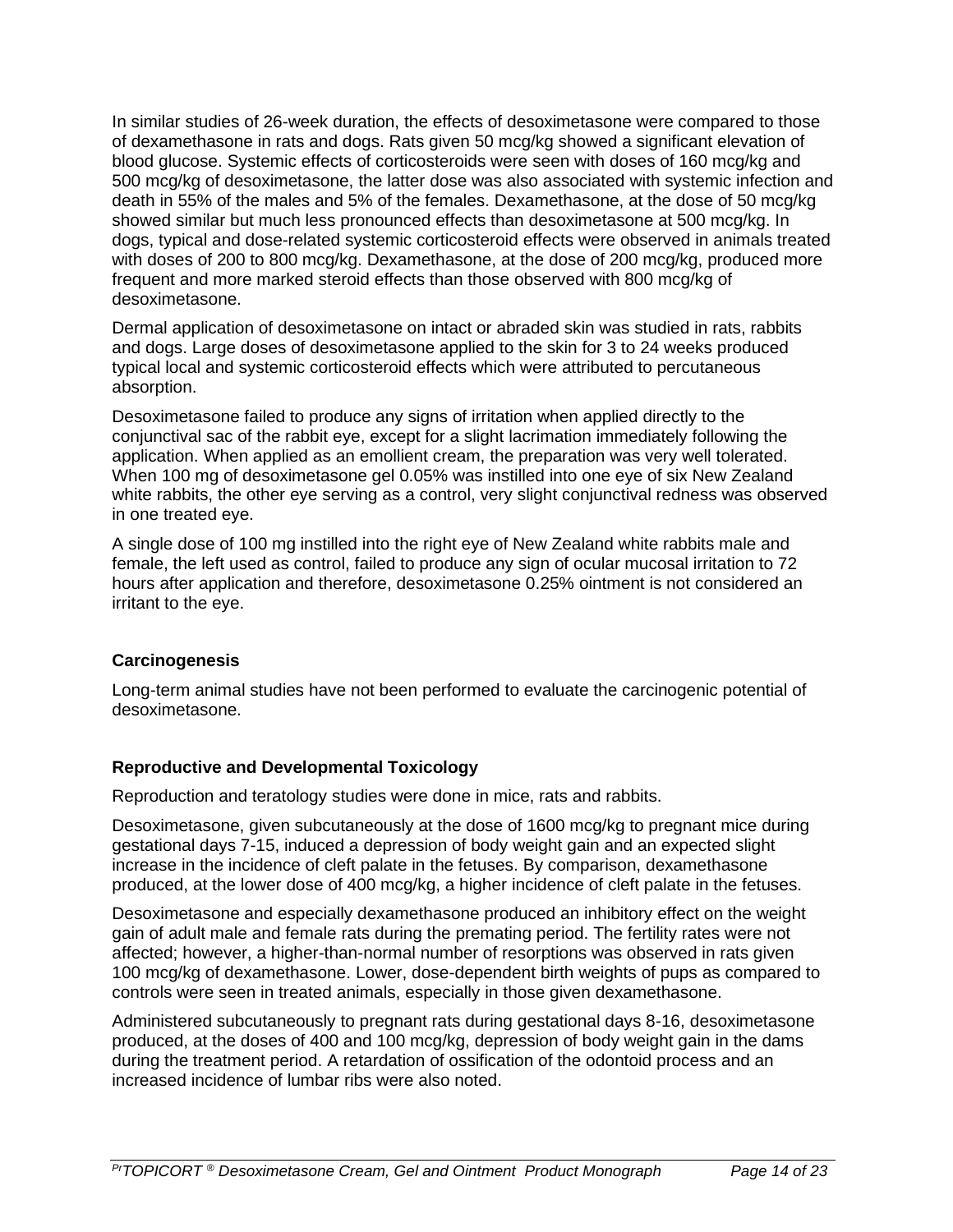Topical application of 0.25% desoximetasone ointment to the intact skin of rats during gestational days 7-16 and of rabbits during gestational days 7-19 produced typical corticosteroid effects in treated animals. The dams showed decreased weight gain, increased rate of abortion, and in utero fetal death. Delivered fetuses exhibited varying degrees of growth retardation and corticosteroid induced malformations which were dose-dependent.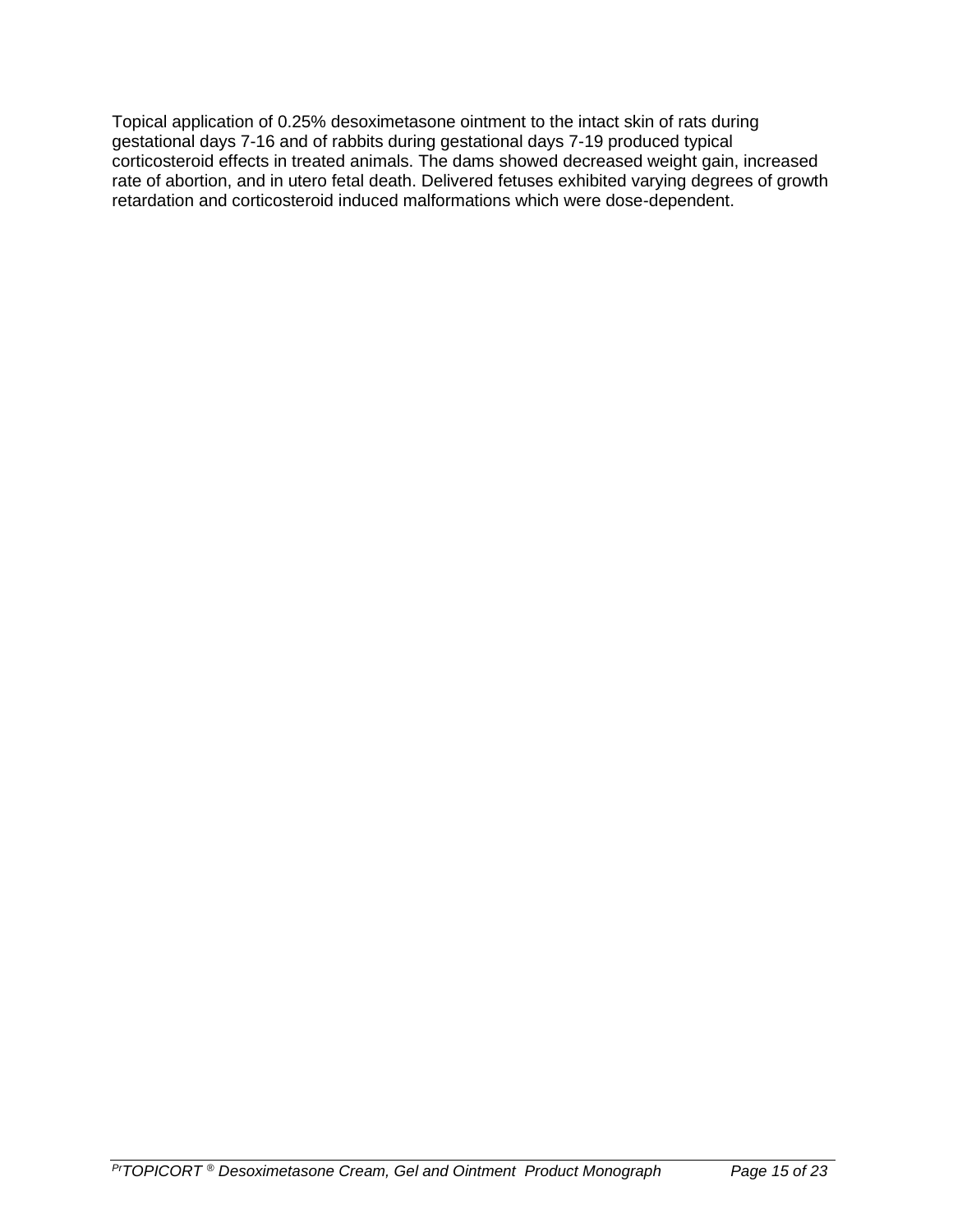#### <span id="page-15-0"></span>**PATIENT MEDICATION INFORMATION READ THIS FOR SAFE AND EFFECTIVE USE OF YOUR MEDICINE**

### **PrTOPICORT®**

Desoximetasone Cream

Desoximetasone Gel

Desoximetasone Ointment

Read this carefully before you start receiving **TOPICORT** and each time you get a refill. This leaflet is a summary and will not tell you everything about this drug. Talk to your healthcare professional about your medical condition and treatment and ask if there is any new information about **TOPICORT**.

### **What is TOPICORT used for?**

TOPICORT is used in certain skin conditions to relieve symptoms such as redness, swelling and itching.

#### **How does TOPICORT work?**

The medicinal ingredient in TOPICORT is desoximetasone. Desoximetasone belongs to a group of medicines called corticosteroids. Corticosteroids reduce inflammation by decreasing the body's immune response. This can relieve symptoms such as itching, redness and swelling.

#### **What are the ingredients in TOPICORT?**

Medicinal ingredients: Desoximetasone

Non-medicinal ingredients:

- **Cream 0.25% w/w:** Isopropyl Myristate, Methylparaben, Propylparaben, Water, Wool Alcohols, and Wool Alcohols Ointment.
- **Cream 0.05% w/w:** Edetate Disodium, Isopropyl Myristate, Lactic Acid, Methylparaben, Propylparaben, Water, Wool Alcohols, and Wool Alcohols Ointment.
- **Gel 0.05% w/w:** Alcohol, Carbomer Homopolymer Type C, Docusate Sodium, Edetate Disodium, Isopropyl Myristate, Trolamine and Water.
- **Ointment 0.25% w/w:** Aluminum Stearates, Beeswax, Dicocoyl Pentaerythrityl, Distearyl Citrate, Propylene Glycol, Sorbitan Sesquioleate, White Petrolatum, and Vitamin E.

#### **TOPICORT comes in the following dosage forms:**

- Cream  $0.25\%$  w/w.
- Cream 0.05% w/w.
- Gel 0.05% w/w.
- Ointment 0.25% w/w.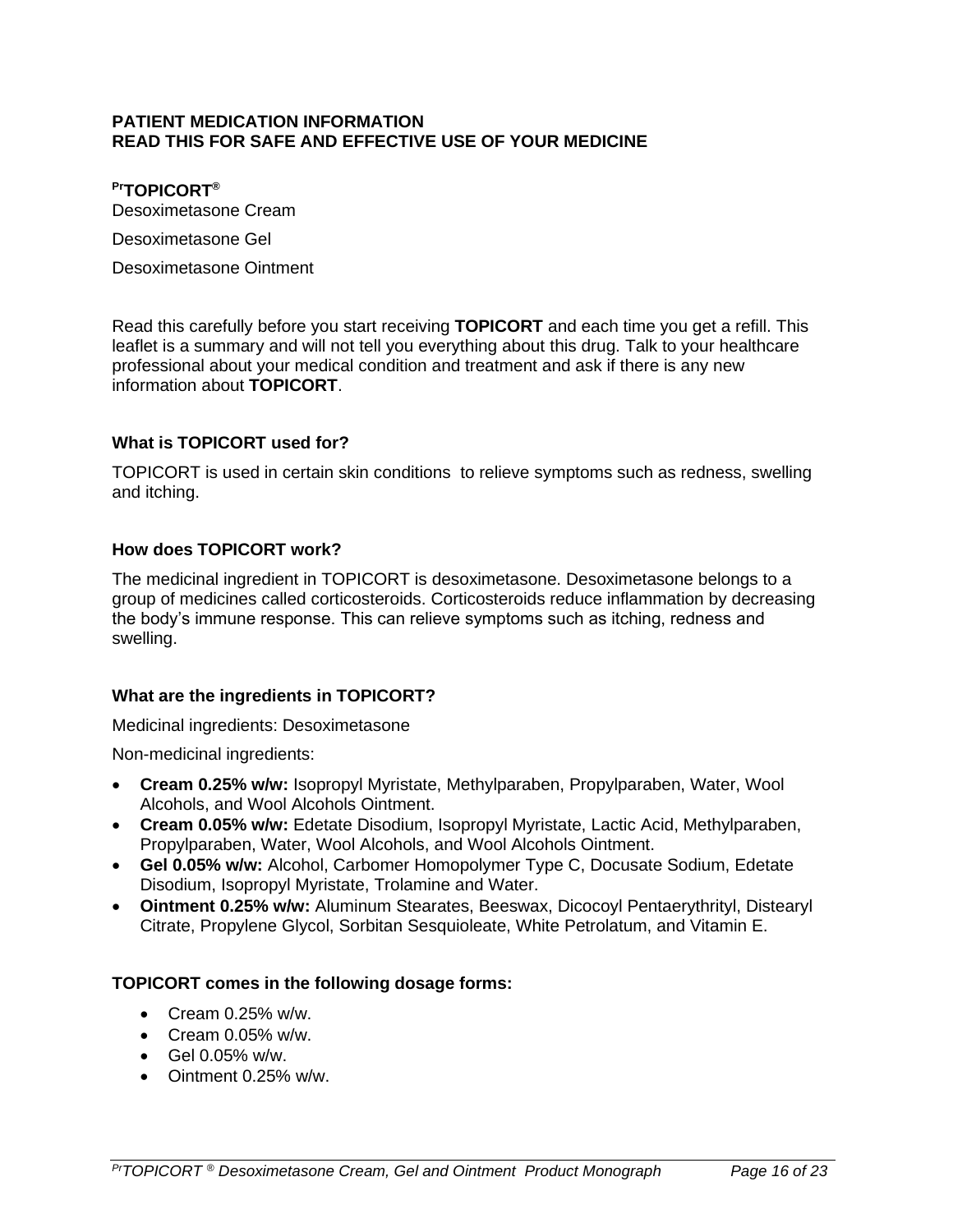### **Do not use TOPICORT if:**

- You are allergic or had a history of allergies to desoximetasone or any of the other ingredients in TOPICORT.
- You have an untreated infection involving the skin from a bacteria, fungus such as tuberculosis or syphilis
- You have a viral disease of the skin, such as chicken pox, smallpox or herpes.

TOPICORT should **not** be applied:

- to your eyes
- to large areas of the body unless advised by your healthcare professional. You may be at a higher risk of experiencing side effects if you apply TOPICORT:
	- o to large areas of the body
	- o at high doses
	- o under an airtight dressing.

#### **To help avoid side effects and ensure proper use, talk to your healthcare professional before you receive TOPICORT. Talk about any health conditions or problems you may have, including if you:**

- have stasis dermatitis (inflammation of the skin) and other skin diseases associated with impaired circulation
- have adrenal gland problems. TOPICORT can affect how your adrenal glands work.
- have a condition for which you were previously or are currently taking other corticosteroid drugs. Use of more than one corticosteroid at the same time or close in time may increase your chance of developing adrenal gland problems.
- have eye problems, such as cataracts. Talk to your healthcare professional if you notice any change to your eyes or eyesight. Cataracts, glaucoma or central serous chorioretinopathy have been reported in patients using topical corticosteroids. Use with caution if you have lesions (broken skin) close to the eyes
- have a skin infection.
- are pregnant or trying to become pregnant.
- are breast feeding.

#### **Other warnings you should know about:**

- The use of TOPICORT may cause high blood sugar.
- Covering the treated area can increase the amount of medicine absorbed through your skin. This may increase your chance of developing adrenal gland problems. You should not cover the treated skin area with a bandage or other covering unless your healthcare professional tells you to. Using TOPICORT for long time, over large areas of skin or on broken skin can also increase the amount of medicine absorbed through your skin.
- Using TOPICORT for a long time may cause thinning of the skin. If you notice your skin thinning, speak to your healthcare professional.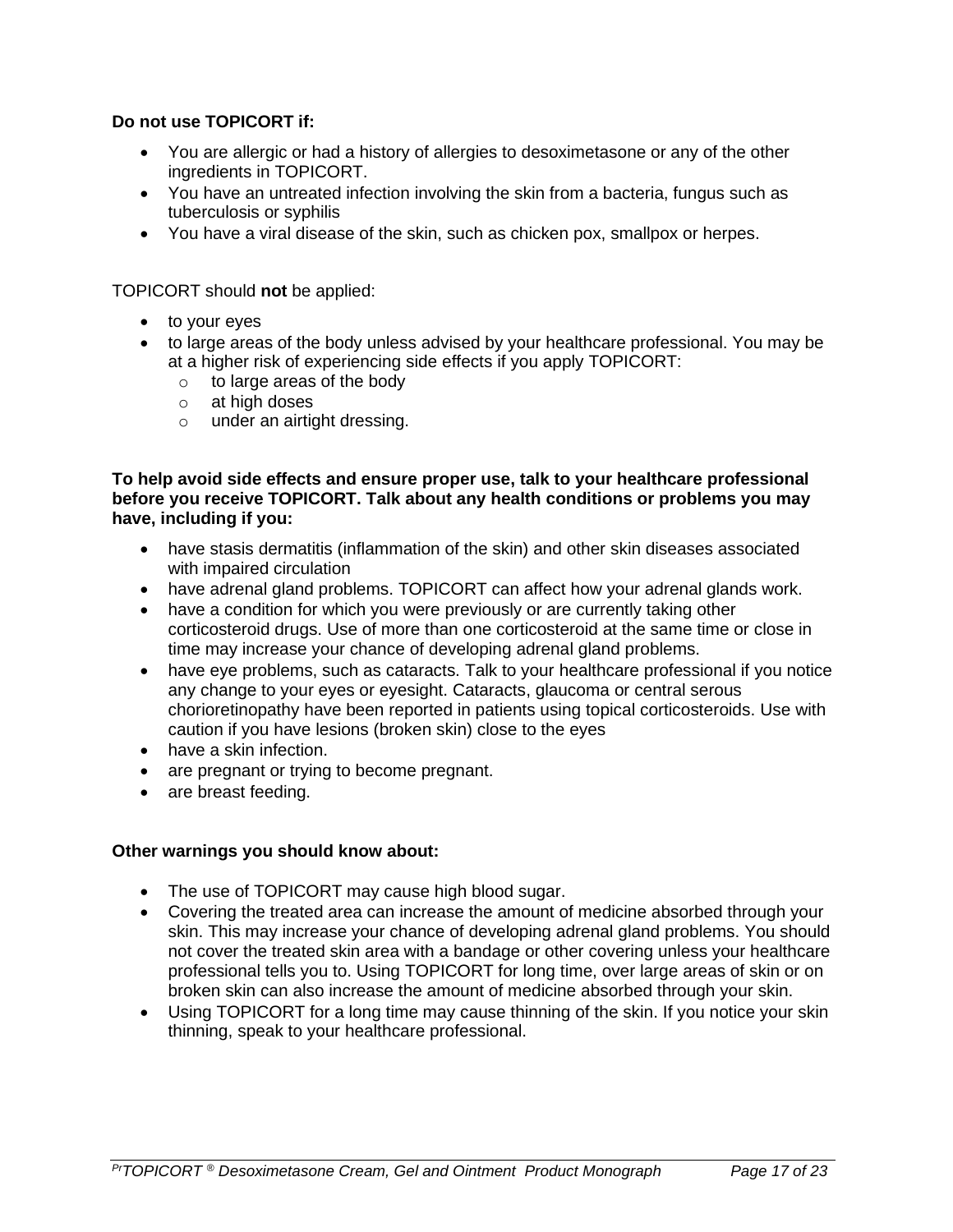- If you experience symptoms such as blurred vision or other visual disturbances, including decrease in visual acuity, see an ophthalmologist for evaluation of any serious eye conditions.
- You may develop contact dermatitis (allergic skin reaction) while using TOPICORT. Tell your healthcare professional if your skin is not healing or worsens.
- If you need to stop taking TOPICORT suddenly after prolonged use make sure you talk to your doctor before stopping the medication.
- Long term use to corticosteroids in children may interfere with their growth and development. Children may be at greater risk of experiencing side effects compared to older patients. These side effects may include:
	- $\circ$  adrenal gland problems (HPA axis suppression and Cushing's syndrome)
	- o build-up of pressure around the brain

#### **Tell your healthcare professional about all the medicines you take, including any drugs, vitamins, minerals, natural supplements or alternative medicines.**

### **The following may interact with TOPICORT:**

- It is NOT known whether TOPICORT interacts with other medication.
- Some medicines may affect how TOPICORT works and may make it more likely that you will have side effects:
	- o ritonavir (used for HIV infection).
	- o itraconazole (used for fungal infections).

#### **How TOPICORT is given:**

- TOPICORT is to be used only as directed by your healthcare professional. Do not use more of it, do not use it more often, or do not use it for a longer period of time than your doctor has specified.
- TOPICORT is only for external use. Do not take it by mouth. Do not put this medicine on the face, underarms, or groin areas unless your doctor has instructed you to do so.
- Do not use TOPICORT on or near in the eyes or eyelids. If you get TOPICORT in your eye, flush it with cold water right away
- Do not wrap or bandage the treated area unless your healthcare professional has told you to do so.
- Contact your healthcare professional if your skin disease gets worse or there is no improvement in your condition within one week.

#### **Usual dose**

- Apply a small amount of TOPICORT to affected areas of skin twice daily.
- Rub in gently and completely.

#### **Overdose:**

If you think you, or a person you are caring for, have used too much TOPICORT, contact a healthcare professional, hospital emergency department, or regional poison control centre immediately, even if there are no symptoms.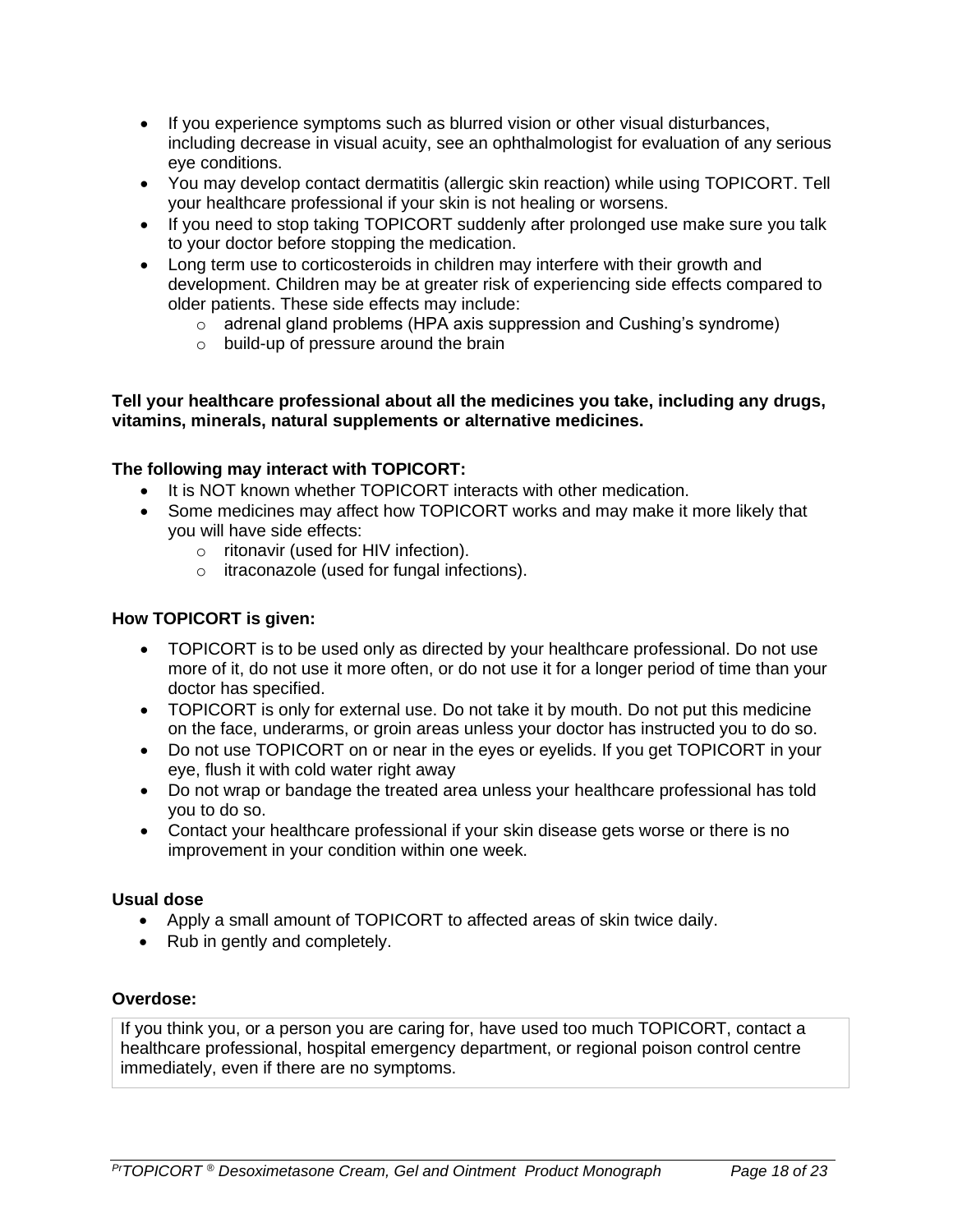### **What are possible side effects from using TOPICORT?**

These are not all the possible side effects you may have when taking TOPICORT. If you experience any side effects not listed here, tell your healthcare professional.

- Stretch marks
- Rash around the mouth
- Redness, rash, tears or scrapes
- Application site pain or burning/stinging sensation
- Peeling and oozing of the skin
- Itching of the skin
- Irritation
- Dryness
- Inflamed hair follicles (folliculitis)
- Excessive hair growth over the body (hypertrichosis)
- Acneiform eruptions, a type of acne
- Change in skin pigmentation
- Maceration of the skin. In this condition, the skin may feel soft, wet or soggy to touch.
- Secondary infection
- Spider veins (telangiectasia)
- Heat rash (miliaria)
- Blurred vision

If you experience symptoms such as blurred vision or other visual disturbances, including decrease in visual acuity, see an ophthalmologist for evaluation of any serious eye conditions.

| Serious side effects and what to do about them                                                                                                   |                                         |              |                             |  |  |
|--------------------------------------------------------------------------------------------------------------------------------------------------|-----------------------------------------|--------------|-----------------------------|--|--|
| Symptom / effect                                                                                                                                 | Talk to your healthcare<br>professional |              | Stop taking drug<br>and get |  |  |
|                                                                                                                                                  | Only if severe                          | In all cases | immediate<br>medical help   |  |  |
| <b>VERY COMMON</b>                                                                                                                               |                                         |              |                             |  |  |
| <b>Dermatitis:</b> skin rash or sores                                                                                                            | $\times$                                |              |                             |  |  |
| <b>Skin atrophy:</b> thinning of the<br>skin                                                                                                     |                                         | X            |                             |  |  |
| <b>Skin Irritation at the</b><br>application site: red, sore or<br>peeling skin; burning/stinging<br>sensation; severe itching and/or<br>dryness | X                                       |              |                             |  |  |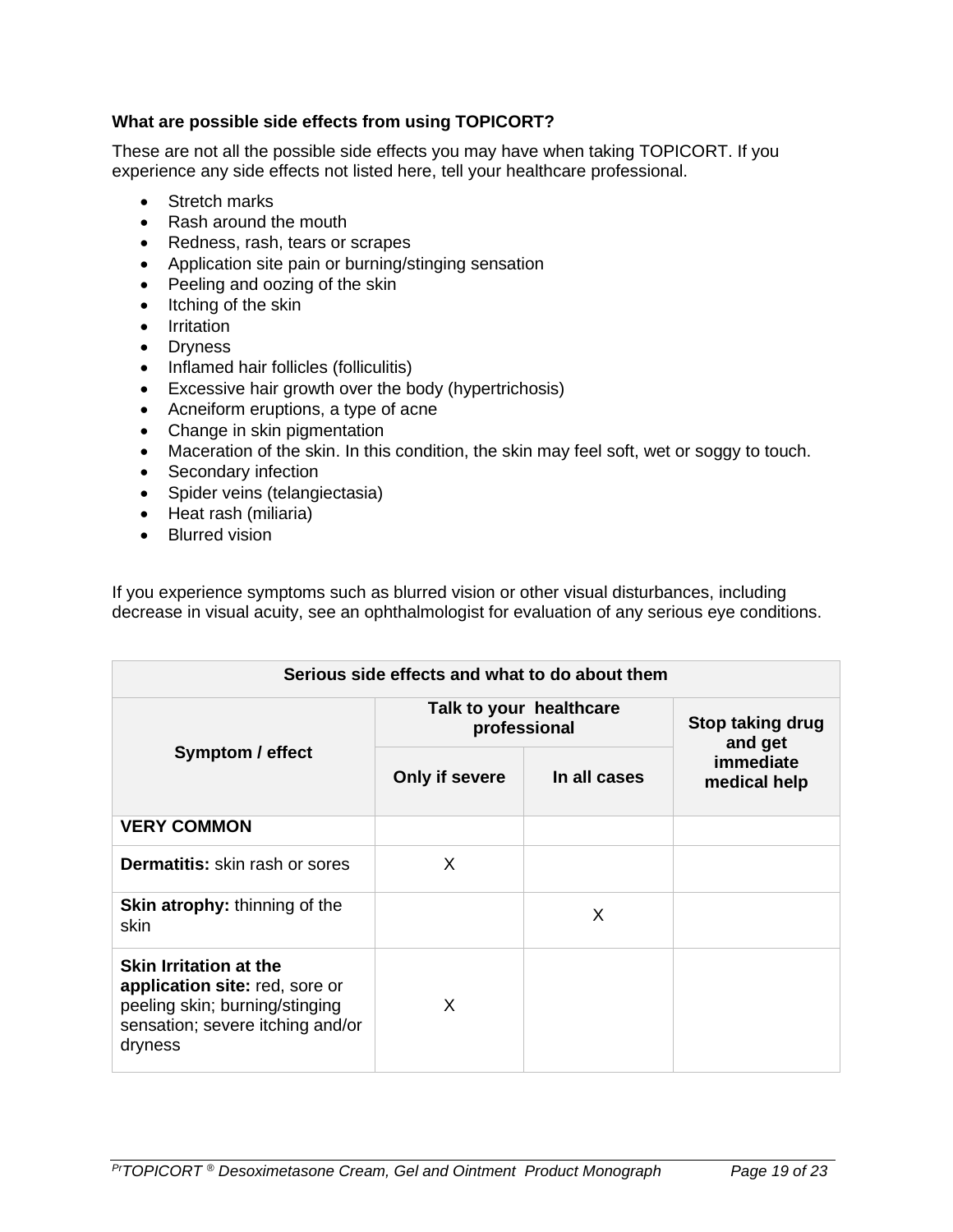| Serious side effects and what to do about them                                                                                                                                                                                                                                                                                                                            |                                         |              |                             |  |
|---------------------------------------------------------------------------------------------------------------------------------------------------------------------------------------------------------------------------------------------------------------------------------------------------------------------------------------------------------------------------|-----------------------------------------|--------------|-----------------------------|--|
|                                                                                                                                                                                                                                                                                                                                                                           | Talk to your healthcare<br>professional |              | Stop taking drug<br>and get |  |
| <b>Symptom / effect</b>                                                                                                                                                                                                                                                                                                                                                   | Only if severe                          | In all cases | immediate<br>medical help   |  |
| <b>COMMON</b>                                                                                                                                                                                                                                                                                                                                                             |                                         |              |                             |  |
| Allergic reactions: rash, hives,<br>swelling of the skin                                                                                                                                                                                                                                                                                                                  |                                         |              | X                           |  |
| <b>Adrenal suppression (low</b><br>levels of cortisol in blood):<br>worsening fatigue and muscle<br>weakness, loss of appetite,<br>weight loss, nausea, vomiting<br>diarrhea                                                                                                                                                                                              |                                         |              | X                           |  |
| <b>Chorioretinopathy (fluid</b><br>buildup in eye): blurred vision, a<br>dark area in your central vision,<br>straight lines may appear bent,<br>crooked or irregular in your<br>affected eye, objects may<br>appear smaller or further away<br>than they are, when you look at<br>a white object, it may appear to<br>have a brownish tinge or appear<br>duller in color |                                         |              | X                           |  |
| <b>Cushing's syndrome (excess)</b><br>cortisol secretion): rounded<br>"moon" face, weight gain, pink<br>or purple stretch marks (striae)<br>on the skin, fragile skin that<br>bruises easily, slow healing of<br>cuts, severe fatigue, muscle<br>weakness, headache                                                                                                       |                                         |              | Χ                           |  |
| Glucocorticosteroid<br>insufficiency (low levels of<br>plasma cortisol): Worsening<br>fatigue and muscle weakness,<br>loss of appetite, weight loss,<br>nausea, vomiting, and diarrhea                                                                                                                                                                                    |                                         |              | X                           |  |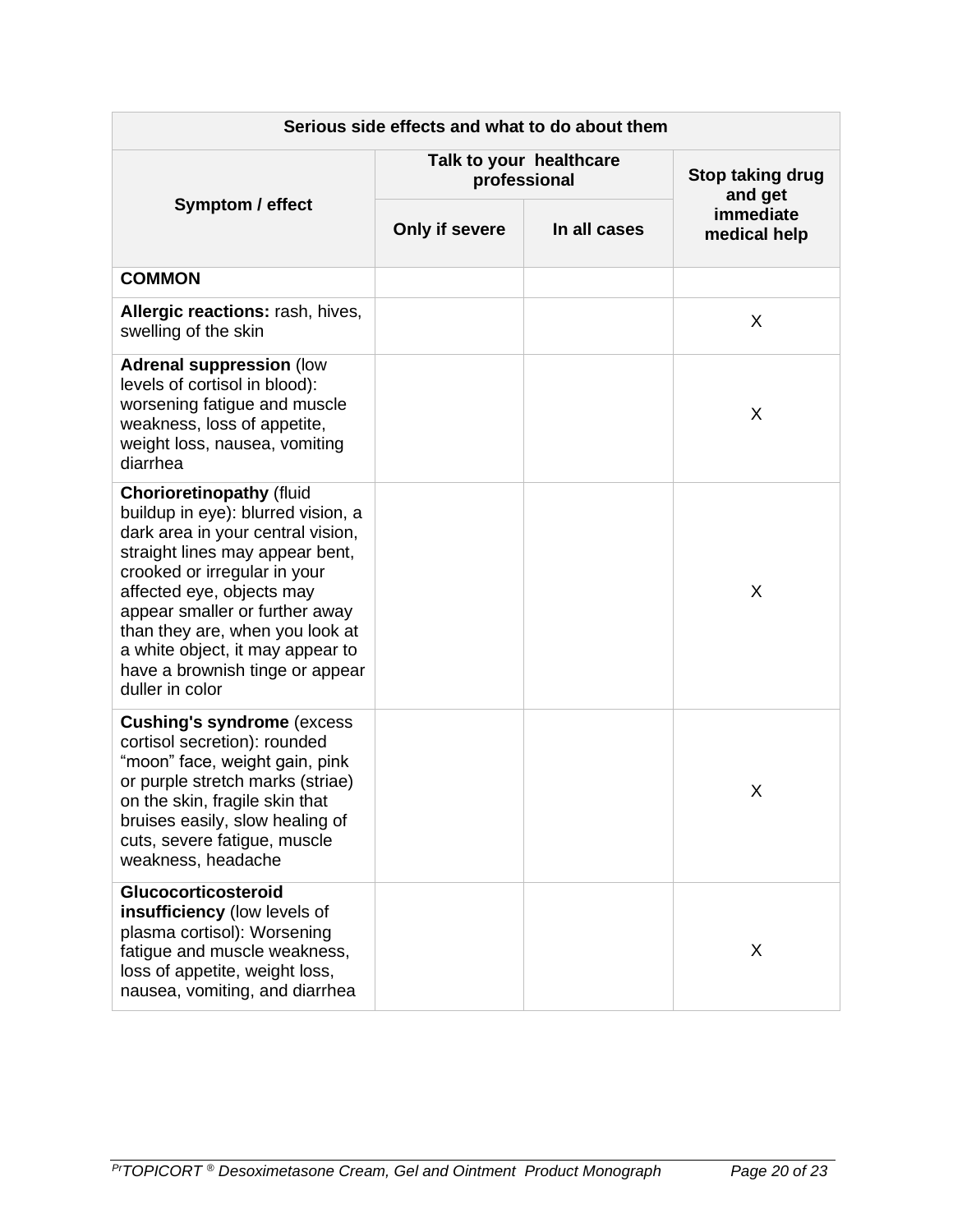| Serious side effects and what to do about them                                                                                                                                                                                                                                                                                                                                     |                                         |              |                             |  |
|------------------------------------------------------------------------------------------------------------------------------------------------------------------------------------------------------------------------------------------------------------------------------------------------------------------------------------------------------------------------------------|-----------------------------------------|--------------|-----------------------------|--|
|                                                                                                                                                                                                                                                                                                                                                                                    | Talk to your healthcare<br>professional |              | Stop taking drug<br>and get |  |
| <b>Symptom / effect</b>                                                                                                                                                                                                                                                                                                                                                            | Only if severe                          | In all cases | immediate<br>medical help   |  |
| <b>Hyperglycemia</b> (excess of<br>glucose in the bloodstream):<br>frequent urination, increased<br>thirst, blurred vision, fatigue,<br>headache, fruity-smelling<br>breath, nausea and vomiting,<br>shortness of breath, dry mouth,<br>weakness, confusion, coma and<br>abdominal pain                                                                                            |                                         |              | X                           |  |
| <b>UNCOMMON</b>                                                                                                                                                                                                                                                                                                                                                                    |                                         |              |                             |  |
| <b>Cataracts</b> (clouding of the lens<br>of the eye): clouded or blurred<br>vision, double vision, difficulty in<br>seeing during the night,<br>sensitivity to light and glare,<br>need for brighter than normal,<br>light to read or see objects,<br>seeing halo around lights,<br>seeing objects in faded or<br>yellow color, eye pain,<br>headache due to changes in<br>vision |                                         |              | X                           |  |
| Erythema (skin rash): redness<br>of the skin or mucous<br>membrane                                                                                                                                                                                                                                                                                                                 |                                         |              | X                           |  |
| <b>Intracranial hypertension</b><br>(increased pressure around the<br>brain): a ringing sound heard in<br>one or both ears, horizontal<br>double vision, pain in the arms<br>or legs, blurred vision (with<br>blinds spots in the eyes),<br>temporary visual loss, difficulty<br>seeing to the side, light flashes,<br>problems with balance and<br>spatial awareness              |                                         |              | X                           |  |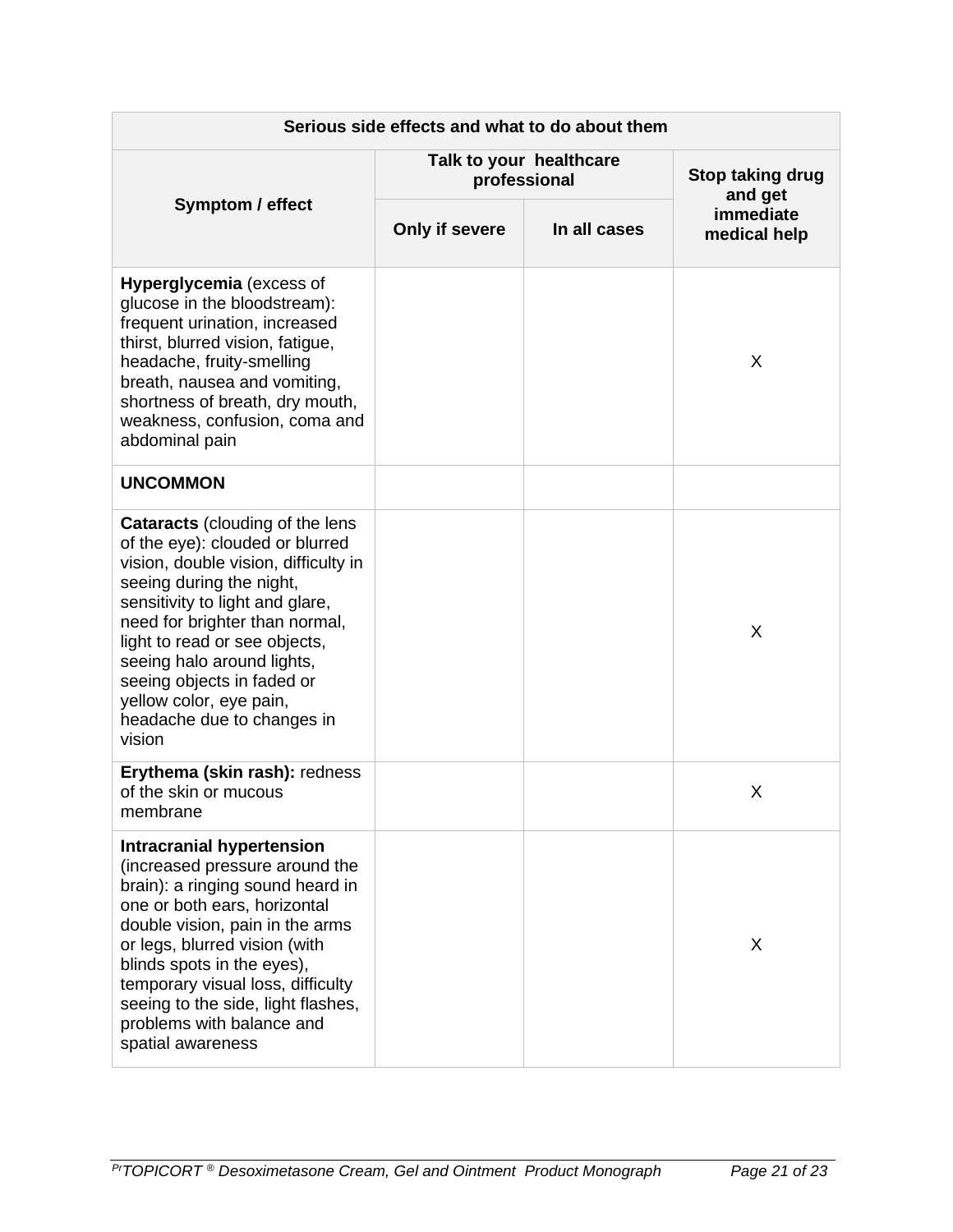| Serious side effects and what to do about them                                                                                                              |                                         |              |                             |
|-------------------------------------------------------------------------------------------------------------------------------------------------------------|-----------------------------------------|--------------|-----------------------------|
| <b>Symptom / effect</b>                                                                                                                                     | Talk to your healthcare<br>professional |              | Stop taking drug<br>and get |
|                                                                                                                                                             | Only if severe                          | In all cases | immediate<br>medical help   |
| <b>Pustular psoriasis: pustules</b><br>(white or yellow, pus-filled,<br>painful bumps) that may be<br>surrounded by inflamed or<br>reddened/discolored skin |                                         |              | X                           |
| <b>Pyoderma</b> (bacterial skin<br>infection): papules, large<br>ulcers, deep ulcers, chronic<br>wounds                                                     |                                         |              | X                           |

If you have a troublesome symptom or side effect that is not listed here or becomes bad enough to interfere with your daily activities, tell your healthcare professional.

### **Reporting Side Effects**

You can report any suspected side effects associated with the use of health products to Health Canada by:

- Visiting the Web page on Adverse Reaction Reporting [\(https://www.canada.ca/en/health-canada/services/drugs-health-products/medeffect](https://www.canada.ca/en/health-canada/services/drugs-health-products/medeffect-canada.html)[canada.html\)](https://www.canada.ca/en/health-canada/services/drugs-health-products/medeffect-canada.html) for information on how to report online, by mail or by fax; or
- Calling toll-free at 1-866-234-2345.

*NOTE: Contact your health professional if you need information about how to manage your side effects. The Canada Vigilance Program does not provide medical advice.*

# **Storage:**

Store between 15 and 30ºC. Keep out of reach and sight of children.